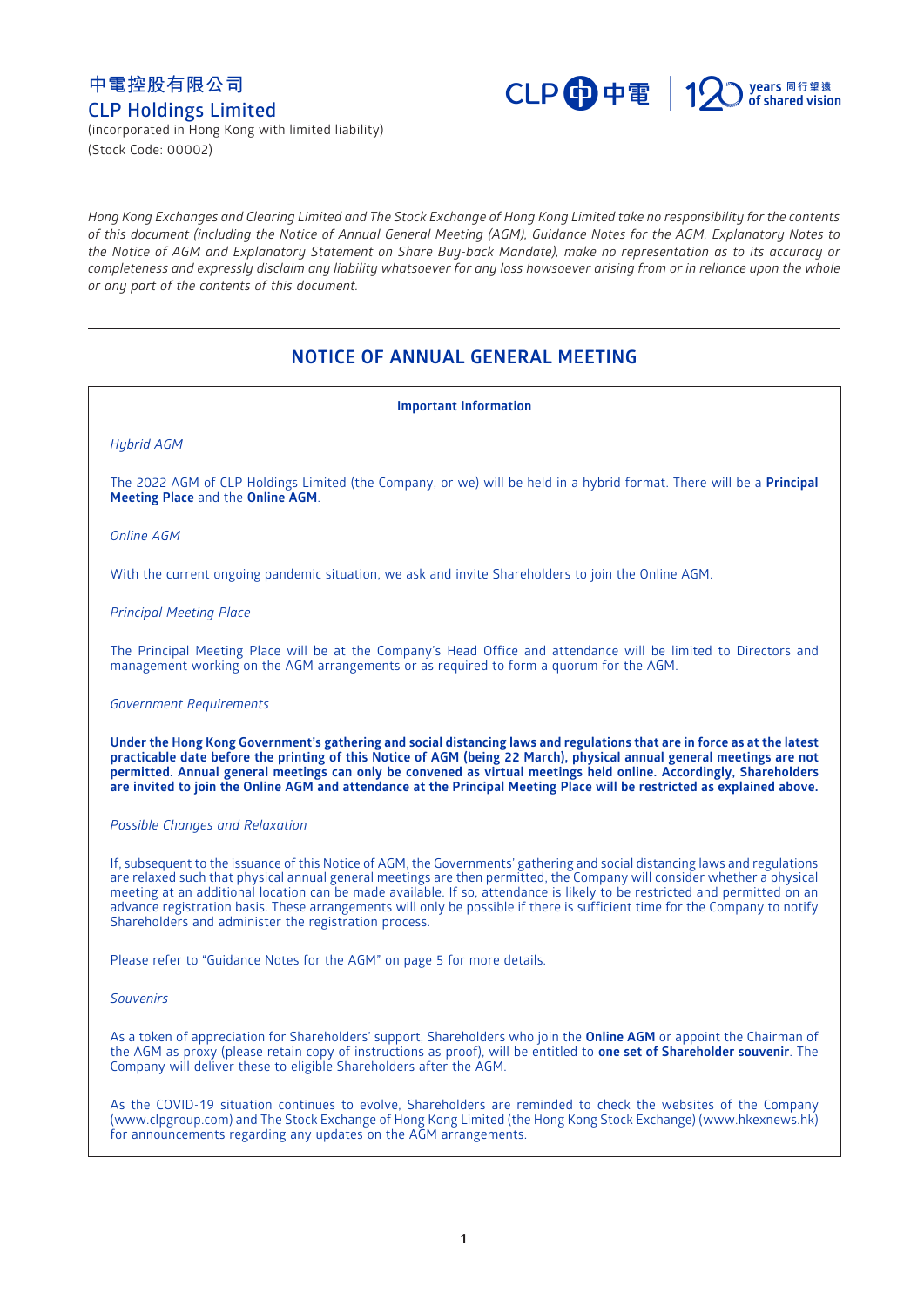Notice is hereby given that the twenty fourth AGM of the Shareholders of CLP Holdings Limited 中電控股有限公司 will be held at the Principal Meeting Place at the CLP Holdings Limited Head Office, 8 Laguna Verde Avenue, Hung Hom, Kowloon, Hong Kong (the Principal Meeting Place) and **online** on Friday, 6 May 2022, at 11:00 a.m. for the following purposes:

- (1) To receive the audited Financial Statements and the Reports of the Directors and Independent Auditor for the year ended 31 December 2021.
- (2) To re-elect Directors.
- (3) To re-appoint PricewaterhouseCoopers as Independent Auditor and authorise Directors to fix the Auditor's remuneration for the year ending 31 December 2022.

As special business, to consider and, if thought fit, pass with or without modification the following Resolutions as Ordinary Resolutions:

(4) "Unless and until Shareholders otherwise determine in general meeting, the remuneration payable to the Non-executive Directors (including Independent Non-executive Directors) who serve on the Board and on the Board Committees of the Company shall be fixed at the levels as shown in the following table for the respective periods (i) 7 May 2022 to 6 May 2023; (ii) 7 May 2023 to 6 May 2024; and (iii) 7 May 2024 until the date of the Annual General Meeting in 2025, and that such remuneration shall accrue on a daily basis.

|                                                     | Proposed            | Proposed            | Proposed            |
|-----------------------------------------------------|---------------------|---------------------|---------------------|
|                                                     | <b>Annual Fees</b>  | <b>Annual Fees</b>  | <b>Annual Fees</b>  |
|                                                     | (w.e.f. 7 May 2022) | (w.e.f. 7 May 2023) | (w.e.f. 7 May 2024) |
|                                                     | HK\$                | HK\$                | HK\$                |
| <b>Board</b>                                        |                     |                     |                     |
| Chairman                                            | 888,200             | 888,700             | 889,200             |
| Vice Chairman                                       | 697,900             | 698,300             | 698,700             |
| Non-executive Director                              | 634,400             | 634,800             | 635,200             |
|                                                     |                     |                     |                     |
| <b>Audit &amp; Risk Committee</b>                   |                     |                     |                     |
| Chairman                                            | 688,200             | 703,700             | 719,500             |
| Member                                              | 492.200             | 502,700             | 513,500             |
|                                                     |                     |                     |                     |
| <b>Finance &amp; General Committee</b><br>Chairman  | 449,900             |                     | 449,900             |
| Member                                              | 319,400             | 449,900<br>319,400  | 319,400             |
|                                                     |                     |                     |                     |
| <b>Human Resources &amp; Remuneration Committee</b> |                     |                     |                     |
| Chairman                                            | 142,300             | 143,900             | 145,500             |
| Member                                              | 101,300             | 102,800             | 104,300             |
|                                                     |                     |                     |                     |
| <b>Sustainability Committee</b>                     |                     |                     |                     |
| Chairman                                            | 145,500             | 149,700             | 154,100             |
| Member                                              | 104,400             | 107,000             | 109,600             |
| <b>Nomination Committee</b>                         |                     |                     |                     |
| Chairman                                            | 41,100              | 42,100              | 43,100              |
| Member                                              | 29,400              | 30,100              | 30,800              |
|                                                     |                     |                     |                     |
| <b>Provident &amp; Retirement Fund Committee</b>    |                     |                     |                     |
| Chairman                                            | 14,000              | 14,000              | 14,000              |
| Member                                              | 10,000              | 10,000              | 10,000"             |
|                                                     |                     |                     |                     |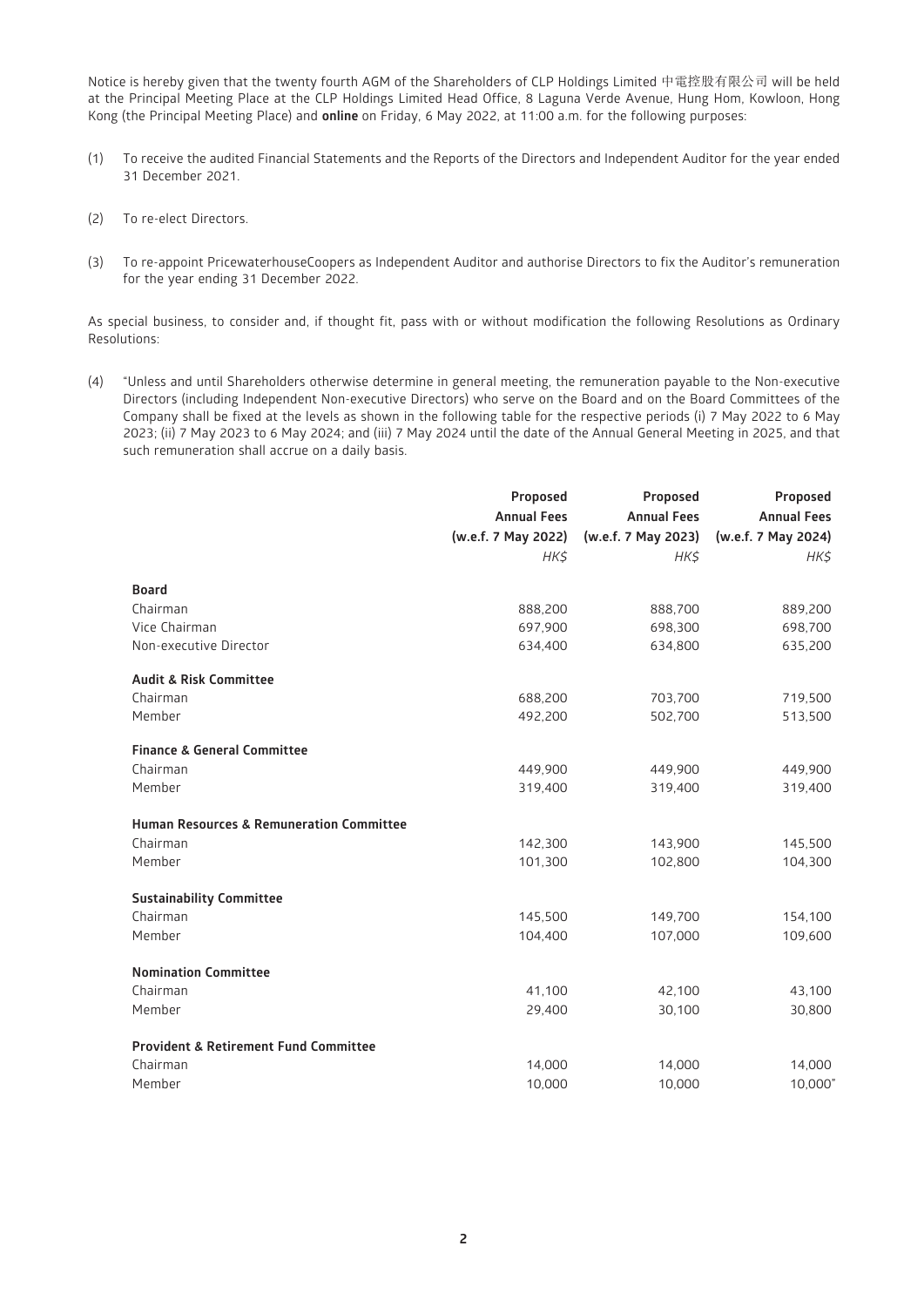- (5) "That:
	- (a) subject to paragraphs (c) and (d) of this Resolution, a general mandate be and is hereby unconditionally granted to the Directors of the Company to exercise during the Relevant Period all the powers of the Company to allot, issue and dispose of additional shares in the Company; to make or grant offers, agreements, options or warrants which would or might require the exercise of such powers and to grant rights to subscribe for, or to convert any security into, shares in the Company;
	- (b) the mandate in paragraph (a) of this Resolution shall authorise the Directors of the Company during the Relevant Period to make or grant offers, agreements, options and warrants which would or might require the exercise of such powers after the end of the Relevant Period;
	- (c) the shares allotted or agreed conditionally or unconditionally to be allotted (whether pursuant to an option or otherwise) by the Directors of the Company pursuant to the mandate in paragraph (a) of this Resolution, otherwise than pursuant to (i) a Rights Issue, or (ii) any option scheme or similar arrangement for the time being adopted for the grant or issue to the officers and/or employees of the Company and/or any of its subsidiaries of shares or rights to acquire shares of the Company, or (iii) any scrip dividend or similar arrangement pursuant to the Articles of Association of the Company from time to time, or (iv) an allotment of shares made in accordance with a grant of the right to subscribe for, or convert any security into shares provided that the right has been approved in advance by a resolution of the Company whether conditionally or unconditionally, shall not exceed five per cent (5%) of the total number of shares of the Company in issue at the date of this Resolution (as such number of shares may be adjusted in the event of any subdivision or consolidation of shares after the date of this Resolution) and the said mandate shall be limited accordingly;
	- (d) any shares of the Company to be allotted and issued (whether wholly or partly for cash or otherwise) pursuant to the mandate in paragraph (a) of this Resolution shall not be at a discount of more than ten per cent (10%) to the Benchmarked Price of such shares of the Company; and
	- (e) for the purpose of this Resolution:

"Benchmarked Price" means the price which is the higher of:

- (i) the closing price of the shares of the Company as quoted on The Stock Exchange of Hong Kong Limited on the date of the agreement involving the relevant proposed issue of shares of the Company; or
- (ii) the average closing price as quoted on The Stock Exchange of Hong Kong Limited of the shares of the Company for the five trading days immediately preceding the earlier of:
	- (A) the date of announcement of the transaction or arrangement involving the relevant proposed issue of shares of the Company;
	- (B) the date of the agreement involving the relevant proposed issue of shares of the Company; or
	- (C) the date on which the price of the shares of the Company that are proposed to be issued is fixed.

"Relevant Period" means the period from the passing of this Resolution until whichever is the earlier of:

- (i) the conclusion of the next Annual General Meeting of the Company;
- (ii) the expiration of the period within which the next Annual General Meeting of the Company is required by law to be held; or
- (iii) the date on which the authority set out in this Resolution is revoked or varied by an ordinary resolution of the Shareholders in general meeting.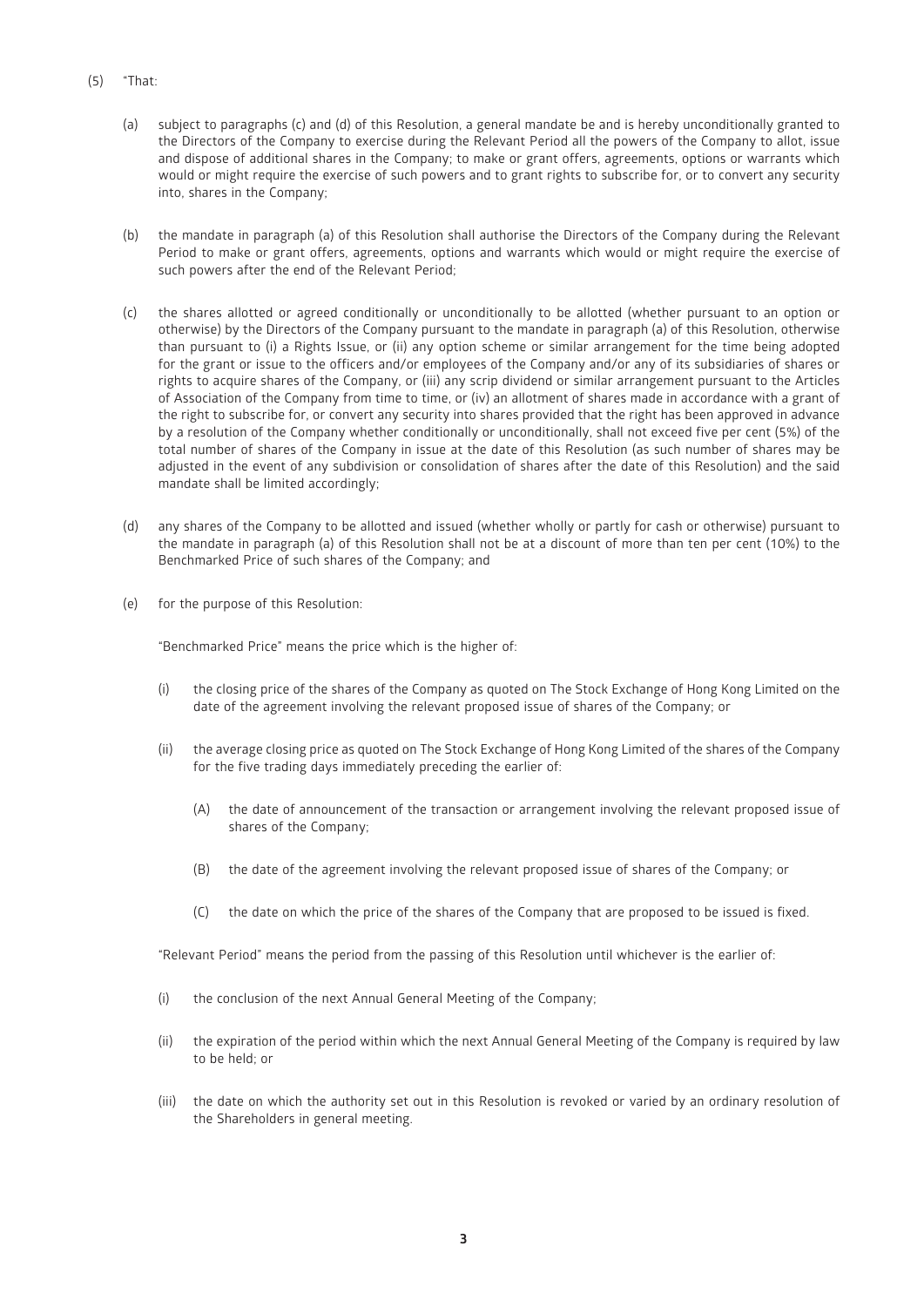"Rights Issue" means an offer of shares open for a period fixed by the Directors of the Company to holders of shares of the Company or any class thereof on the register on a fixed record date in proportion to their then holdings of such shares or class thereof (subject to such exclusion or other arrangements as the Directors of the Company may deem necessary or expedient in relation to fractional entitlements or having regard to any restrictions or obligations under the laws of, or the requirements of any recognised regulatory body or any stock exchange in, any territory outside Hong Kong)."

#### (6) "That:

- (a) a general mandate be and is hereby unconditionally given to the Directors of the Company to exercise during the Relevant Period all the powers of the Company to purchase/buy back or otherwise acquire shares of the Company in issue in accordance with all applicable laws and the requirements of the Rules Governing the Listing of Securities on The Stock Exchange of Hong Kong Limited, provided that the aggregate number of shares so purchased/bought back or otherwise acquired shall not exceed ten per cent (10%) of the total number of shares of the Company in issue at the date of this Resolution (as such number of shares may be adjusted in the event of any subdivision or consolidation of shares after the date of this Resolution).
- (b) for the purpose of this Resolution:

"Relevant Period" means the period from the passing of this Resolution until whichever is the earlier of:

- (i) the conclusion of the next Annual General Meeting of the Company;
- (ii) the expiration of the period within which the next Annual General Meeting of the Company is required by law to be held; or
- (iii) the date on which the authority set out in this Resolution is revoked or varied by an ordinary resolution of the Shareholders in general meeting."

By Order of the Board **David Simmonds** Company Secretary

Hong Kong, 30 March 2022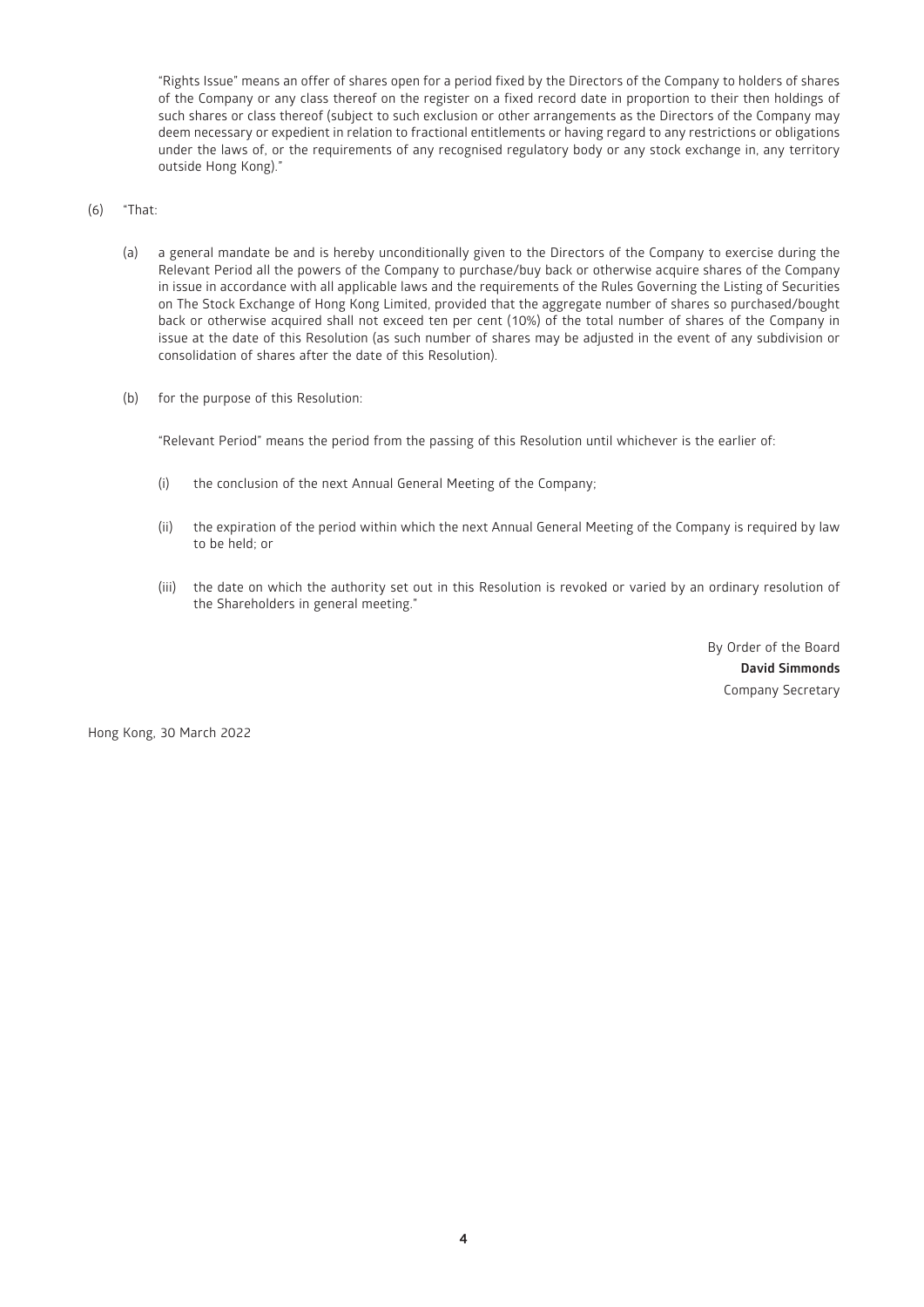# **GUIDANCE NOTES FOR THE AGM**

AGM-related information and materials referred to in this section can also be found at "General Meetings" under the "Investor Relations" section on the Company's website [\(www.clpgroup.com\)](https://www.clpgroup.com/en/index.html).

As a token of appreciation for Shareholders' support, Shareholders who join the **Online AGM** or appoint the Chairman of the AGM as proxy (please retain copy of instructions as proof), will be entitled to **one set of Shareholder souvenir**. The Company will deliver these to eligible Shareholders after the AGM.

# **A. Hybrid AGM**

1. The 2022 AGM will be a hybrid meeting. Due to the Hong Kong Government's gathering and social distancing laws and regulations, Shareholders are invited to join the Online AGM but not the Principal Meeting Place. Shareholders attending and being entitled to vote at the Online AGM (if not attending as guests) will be counted towards the quorum.

#### **B. Our Online AGM**

- 1. Both registered and non-registered Shareholders can participate in the Online AGM. You will be able to **view** a live webcast of the AGM, **submit questions**, and **cast vote** in near real-time through the online platform.
- 2. **Login details for registered Shareholders** details regarding AGM arrangements and login details for joining the Online AGM are included in the Company's notification letter sent to you on 30 March 2022. For corporate holders who wish to attend the Online AGM, please call the Company's Registrars, Computershare Hong Kong Investor Services Limited (Computershare) on (852) 2862 8555.
- 3. **Login details for non-registered Shareholders** if you wish to attend and participate in the Online AGM, **you should contact** your banks, brokers, custodians, nominees or HKSCC Nominees Limited through which your shares are held (collectively **the Intermediary**) and **instruct the Intermediary** to appoint you as proxy or corporate representative to attend the Online AGM and in doing so, you will be asked to provide your email address. Details regarding the Online AGM including the login details will be emailed to you by Computershare.
- 4. For enquiries, please call Computershare on (852) 2862 8555 for assistance.
- 5. Our step-by-step "Online User Guide" available on the Company's website will guide you through the login process.

## **C. Principal Meeting Place**

1. The Principal Meeting Place will be at the Company's Head Office and attendance will be limited to Directors and management working on the AGM arrangements or as are required to form a quorum for the AGM.

#### **D. Proxy Information and Voting Record Date**

- 1. A Shareholder who is entitled to attend and vote at the AGM is entitled to appoint a proxy to exercise the Shareholder's rights at the AGM. A Shareholder may also appoint separate proxies to represent respectively the number of the shares held by the Shareholder as specified in the proxy forms. A proxy may attend, speak and vote instead of the Shareholder and need not be a Shareholder of the Company.
- 2. Proxy forms for the AGM were sent to Shareholders on 30 March 2022. The proxy form is also available on the websites of the Company and the Hong Kong Stock Exchange [\(www.hkexnews.hk\)](https://www.hkexnews.hk/). Proxy forms must be completed, signed and deposited either at the Company's Registrars, Computershare Hong Kong Investor Services Limited, 17M Floor, Hopewell Centre, 183 Queen's Road East, Wanchai, Hong Kong or via email to [CLP2022.eproxy@computershare.com.hk,](mailto:CLP2022.eproxy@computershare.com.hk) in each case, not less than 48 hours (excluding any part of a day that is a public holiday) before the time for holding the AGM. The email address provided herein is merely for receiving proxy forms relating to this AGM and will not be in use after the deadline for depositing the proxy forms.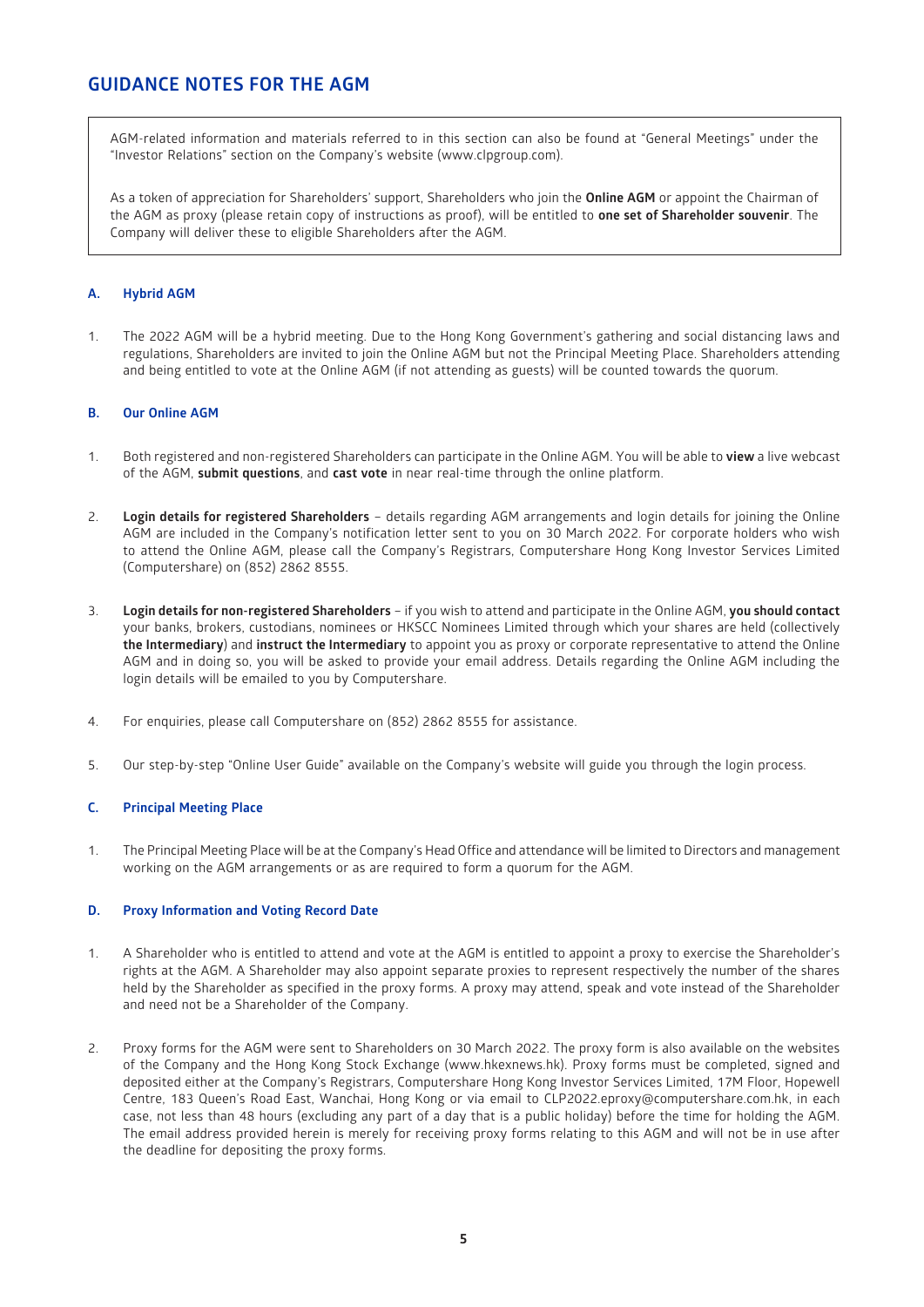- 3. In the case of joint holders of any share, the proxy form must be signed by all Shareholders whose names appear in the register of members. Where there are joint holders of any share, any one of the persons may vote at the AGM, either personally or by proxy, in respect of such share as if a sole holder; but if more than one of such joint holders be present at the AGM personally or by proxy, the person whose name stands first in the register of members of the Company in respect of such share shall alone be entitled to vote in respect of it.
- 4. For non-registered Shareholder, please liaise with your Intermediary where your shares are held on how to issue your voting instructions and the corresponding deadline.
- 5. Completion and return of the proxy form will not preclude a Shareholder from attending and voting at the AGM, or any adjournment or postponement.
- 6. The Register of Shareholders will be closed from 3 May 2022 to 6 May 2022, both days inclusive, during which period the registration of transfers of shares will be suspended. To be entitled to attend and vote at the AGM, all transfers should be lodged with the Company's Registrars, Computershare Hong Kong Investor Services Limited, Shops 1712-1716, 17th Floor, Hopewell Centre, 183 Queen's Road East, Wanchai, Hong Kong, for registration not later than 4:30 p.m. on Friday, 29 April 2022.

## **E. Questions for the Company Prior to the AGM**

1. If you wish to pose questions for the Company in advance of the AGM, these can be submitted to the Company by no later than 4 May 2022, 4:30 p.m. Contact information is as follows:

| <b>COL</b>     | 8 Laguna Verde Avenue, Hung Hom, Kowloon, Hong Kong |
|----------------|-----------------------------------------------------|
| <b>COLLEGE</b> | (852) 2678 8228                                     |
| <b>STEP</b>    | (852) 2678 8390                                     |
| it is a        | cosec@clp.com.hk                                    |
|                |                                                     |

2. We will endeavour to address these questions at the AGM, if time permits. Any questions not taken at the AGM will be answered in writing and made available on the Company's website post AGM.

# **F. Bad Weather Arrangements**

- 1. In the event that a gale warning (tropical cyclone no. 8 or above) or black rainstorm warning is in effect at any time between 9:00 a.m. and 11:00 a.m. on the day of the AGM, the AGM may be postponed to a later date and/or time as determined by the Company.
- 2. If postponed, the Company will, as soon as practicable, post an announcement on its website and on the website of the Hong Kong Stock Exchange to notify Shareholders that the meeting has been postponed (however, a failure to post such a notice shall not affect the postponement of such meeting). Shareholders can call (852) 2678 8228 to enquire whether the meeting has been cancelled.
- 3. When the date, time and location of the rescheduled meeting has been fixed, the Company will post a further announcement on its website and on the website of the Hong Kong Stock Exchange to notify Shareholders of the date, time and location of the rescheduled meeting. At least seven clear days' notice shall be given of the rescheduled meeting.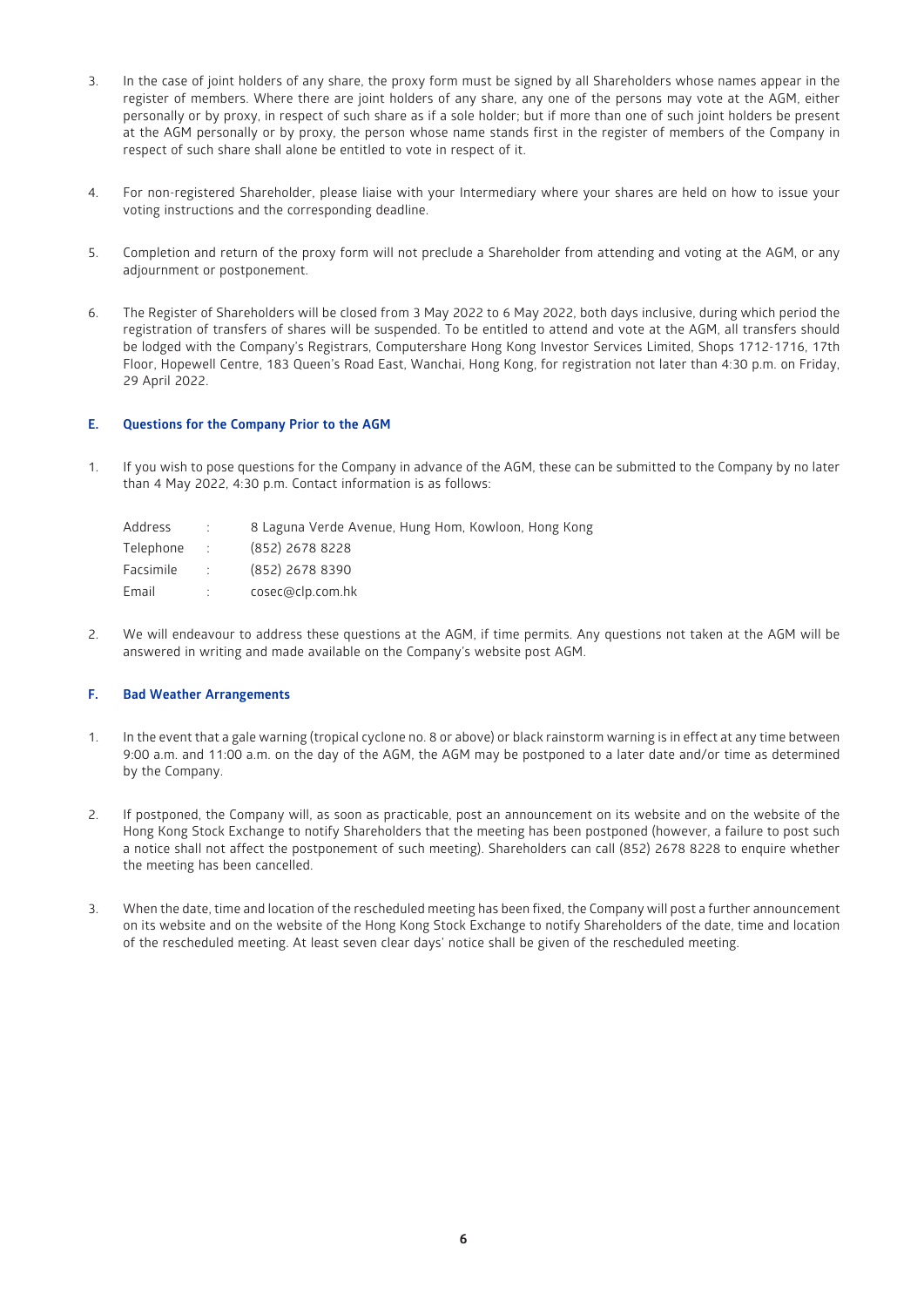# **G. Subsequent Updates on AGM Arrangements**

- 1. Shareholders will understand that the AGM arrangements as set out herein may need to change in response to the changes in the prevailing laws and regulations due to the evolving COVID-19 pandemic situation. The Company will closely monitor the situation and accordingly update the AGM arrangements via the following means:
	- (a) Announcement(s) to be posted on the websites of the Hong Kong Stock Exchange [\(www.hkexnews.hk\)](https://www.hkexnews.hk/) and the Company [\(www.clpgroup.com\)](https://www.clpgroup.com/en/index.html); and
	- (b) Media release.
- 2. If Shareholders have any enquiries on the arrangements for the AGM or the registration process, please contact us on (852) 2678 8228 or by email to [cosec@clp.com.hk](mailto:cosec@clp.com.hk) or contact Computershare on (852) 2862 8555.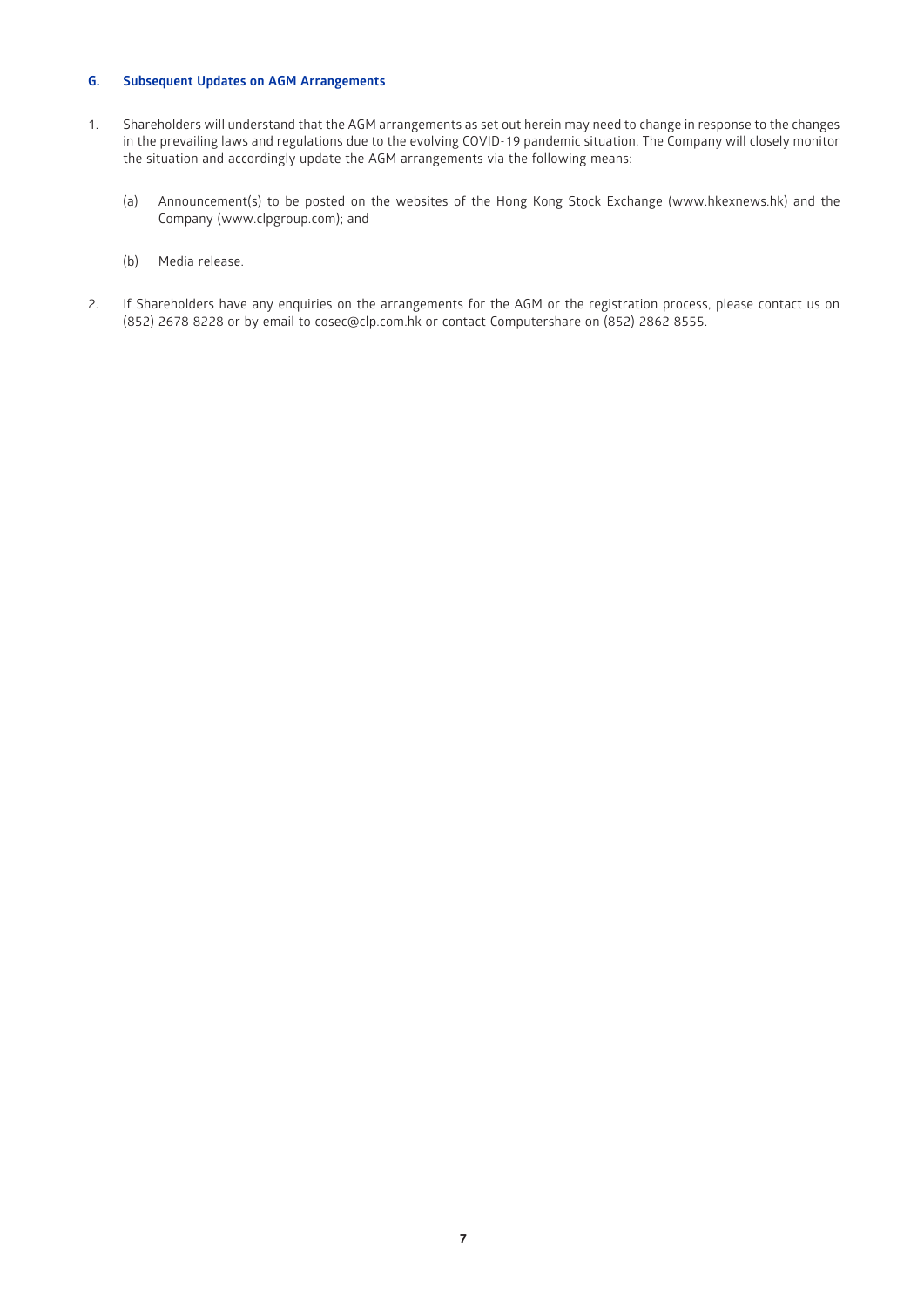# **EXPLANATORY NOTES TO THE NOTICE OF AGM**

# **Re-election of Directors – Resolutions (2)**

1. As at the date of the Notice of AGM (the Notice), Directors of the Company are:

| Non-executive Directors:             | The Honourable Sir Michael David Kadoorie, Mr William Elkin Mocatta,<br>Mr John Andrew Harry Leigh, Mr Andrew Clifford Winawer Brandler and<br>Mr Philip Lawrence Kadoorie |
|--------------------------------------|----------------------------------------------------------------------------------------------------------------------------------------------------------------------------|
| Independent Non-executive Directors: | Sir Roderick Ian Eddington, Mr Nicholas Charles Allen,<br>Mrs Law Fan Chiu Fun Fanny, Mrs Zia Mody, Ms May Siew Boi Tan,<br>Ms Christina Gaw and Mr Chunyuan Gu            |
| Executive Director:                  | Mr Richard Kendall Lancaster                                                                                                                                               |

- 2. In relation to Resolutions (2) in the Notice regarding re-election of Directors, the following Directors will retire at the AGM by rotation pursuant to Article 119 of the Company's Articles of Association: Mrs Zia Mody, Ms May Tan, Mr Philip Kadoorie, Sir Rod Eddington and Mr William Mocatta. All the retiring Directors, being eligible, offer themselves for re-election at the AGM.
- 3. The re-election of Directors will be individually voted on by Shareholders.
- 4. Ms May Tan, Mr Philip Kadoorie and Mr William Mocatta have interests in the shares of the Company. Such Directors' interests in the shares of the Company within the meaning of Part XV of the Securities and Futures Ordinance are set out in the Directors' Report on page 204 of CLP Holdings' 2021 Annual Report and have remained unchanged as at 22 March 2022, being the latest practicable date prior to the printing of the Notice (latest practicable date).
- 5. The basis of determining Directors' emoluments and the amount of emoluments paid for the year ended 31 December 2021 to each of the Directors who stands for re-election at the AGM are set out in the Human Resources & Remuneration Committee Report on page 170 of CLP Holdings' 2021 Annual Report.
- 6. The biographical details (as at the latest practicable date) of each of the Directors who stand for re-election at the AGM are set out in Schedule 1 to the Explanatory Notes. In addition, their responsibilities and attendance at Board and Board Committee meetings are set out in the Corporate Governance Report on pages 116 to 121 of the Company's 2021 Annual Report. Our website also contains the comprehensive biographical details of all our Directors (as updated from time to time).
- 7. Independence of Independent Non-executive Directors subject to re-election
	- 7.1 Sir Rod Eddington
		- (a) Sir Rod Eddington, who was first appointed on 1 January 2006, has served the Board for more than 16 years and reached the age of 72 before the 2022 AGM. Under the retirement age guideline in the Company's Board Diversity Policy, where a Non-executive Director (other than the Chairman) has reached the age of 72 years at the date of the relevant AGM, such Director will not be considered for re-election, unless the Board waived such requirement if the Board considers such Director has the skills, experience or capabilities that cannot be replaced at the relevant time.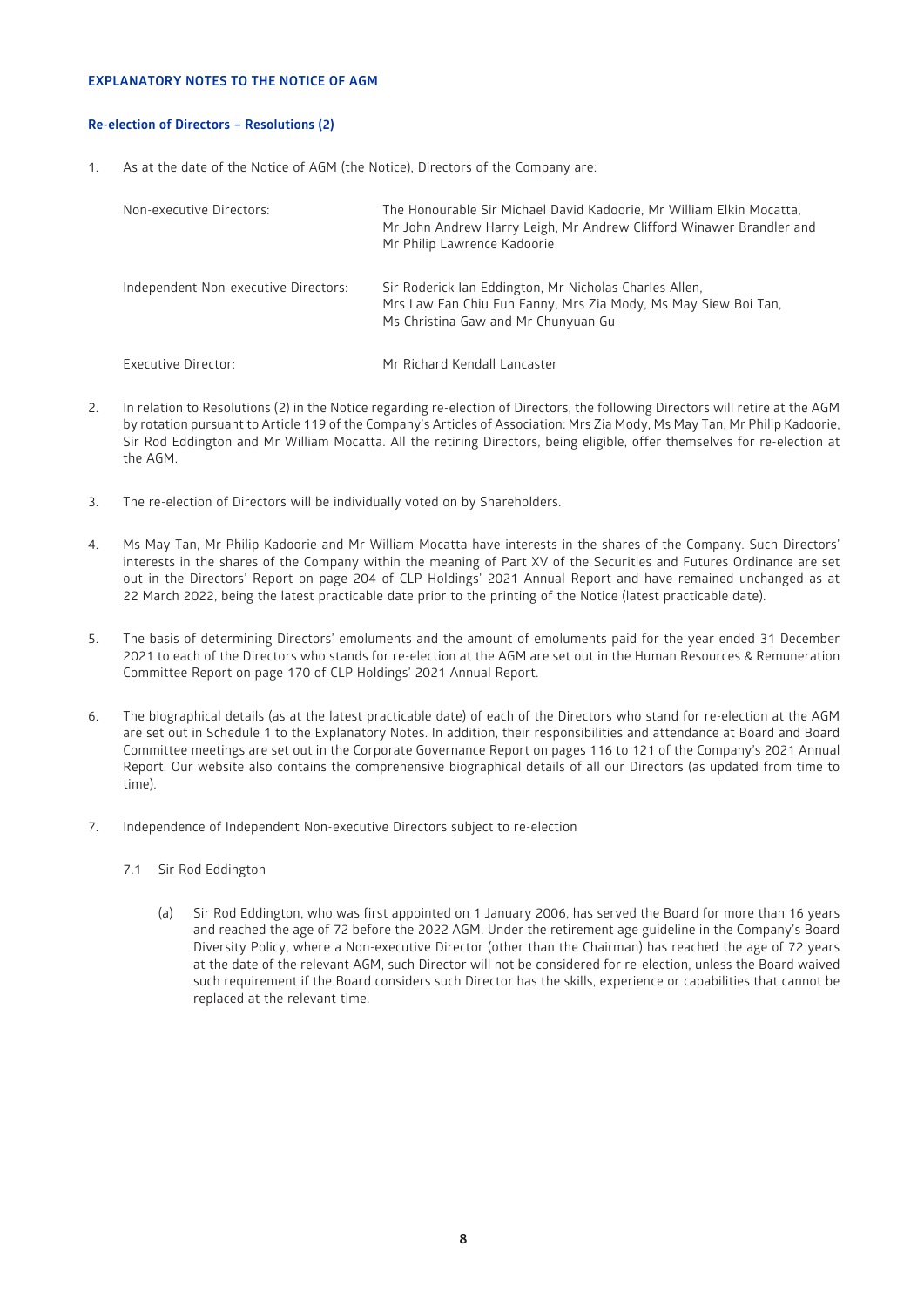- (b) The Nomination Committee considered this at length and endorsed for the Board's approval of the waiver of the retirement age requirement. In doing so, the Nomination Committee had due regard to the following:
	- (i) Sir Rod has a unique background with in-depth experience in Hong Kong and Australia and a thorough understanding of the strategic issues concerning the CLP Group and, in particular, EnergyAustralia, which is now undergoing a period where it will need to address a number of fundamental issues and challenges for the business;
	- (ii) the Board would greatly benefit from Sir Rod's continued service on the Board at this very important juncture, with Sir Rod's insightful perspectives of the Australian business, the political and regulatory landscape and the strategic objectives of CLP and EnergyAustralia; and
	- (iii) the alternative of replacing Sir Rod with a new Independent Director to match the skillsets required for these strategic objectives would be most challenging having regard to the complexities of the Australian business and regulatory environment and the appreciation of CLP's investment thesis and approach in the Group's overseas business and EnergyAustralia.
- (c) The Board, based on the recommendation and endorsement of the Nomination Committee, decided to waive the retirement age guideline in relation to the re-election of Sir Rod Eddington; and concluded that he is still independent and should be recommended for re-election.
- (d) As recognised in CLP's Board Diversity Policy, the independence of Directors is a question of fact and is assessed with regard to all relevant factors concerned not just limited to the length of service. The Board is satisfied that the length of tenure of Sir Rod Eddington had not affected his independence considering that he has consistently been able to demonstrate his independence, impartiality and oversight of management on a broad range of issues concerning the Group. Management and the Board have been able to benefit from his ability to provide support and guidance and at times, constructive challenge and these are fundamental attributes of an effective Independent Non-executive Director that are greatly valued by Management. The Board is of the view that Sir Rod Eddington has continued to maintain his independence for the purposes of the independence guidelines as set out in Rule 3.13 of the Rules Governing the Listing of Securities on The Stock Exchange of Hong Kong Limited (the Listing Rules).
- 7.2 Ms May Siew Boi Tan

Ms May Tan has held cross-directorship with Mr Nicholas C. Allen by serving on the boards of the Company and Link Asset Management Ltd (Link REIT). Ms May Tan stepped off the board and board committees of Link REIT on 31 January 2022. Given that each of them plays a non-executive role and holds less than 1% of the issued shares in each of the relevant companies, the Company considers that such cross-directorship would not undermine their independence with respect to their directorships at CLP Holdings. Shareholders may refer to the section "Disclosure of Conflict of Interest and Independence of Directors" in the Corporate Governance Report on page 127 of the Company's 2021 Annual Report for full details.

- 7.3 Each of the Independent Non-executive Directors (including Mrs Zia Mody, Ms May Tan and Sir Rod Eddington) has met the independence guidelines set out in Rule 3.13 of the Listing Rules and has also given to the Company an annual confirmation of his/her independence and as of the latest practicable date, the Company did not receive any notification from them that there has been a subsequent change of circumstances which affected their independence. These written confirmations also covered the immediate family members of each of the Independent Non-executive Directors. Having regard to the confirmations as well as the actual contributions that each of the Independent Nonexecutive Directors has made, the Board concluded that each of the Independent Non-executive Directors to be independent.
- 8. Save for the information referred to in paragraphs 4 to 7 above and set out in Schedule 1 to the Explanatory Notes, as at the latest practicable date, there is no other information that needs to be disclosed pursuant to any of the requirements under paragraphs 13.51(2)(h) to 13.51(2)(v) of the Listing Rules nor are there other matters that need to be brought to the attention of Shareholders in respect of the Directors who stand for re-election at the AGM.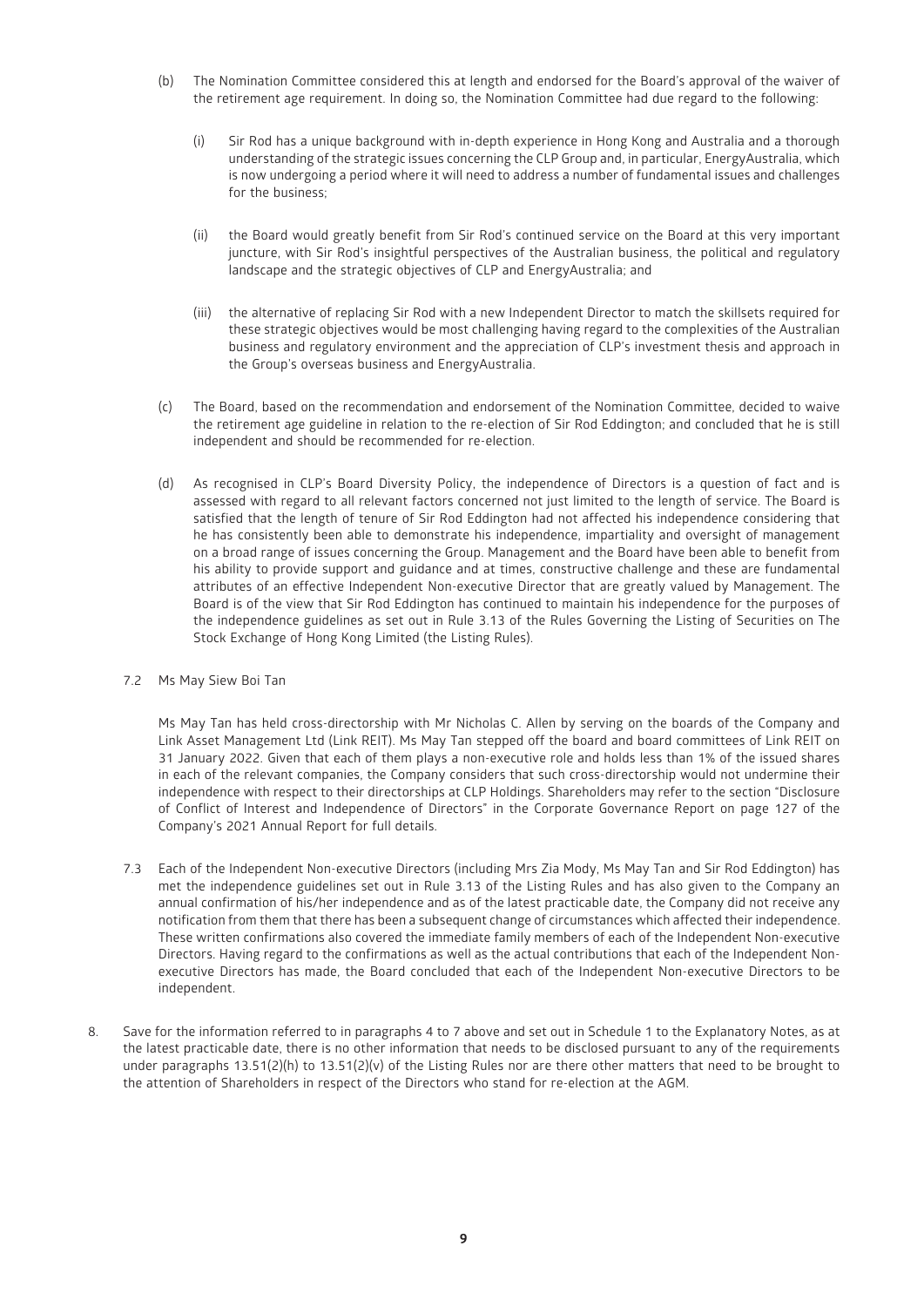- 9. Board Diversity is important to CLP. The proposed re-election of Directors should be considered based on merit having regard to the experience, skills and expertise as well as the overall board diversity. More details about CLP Board Diversity are set out in the Corporate Governance Report on page 125 of the Company's 2021 Annual Report and in Schedule 2 to the Explanatory Notes.
- 10. Pursuant to Article 122 of the Articles of Association of the Company, if a Shareholder wishes to propose a person other than a Director of the Company for election as a Director at the AGM, he/she can deposit a written notice to that effect at the registered office of the Company for the attention of the Company Secretary. In order for the Company to inform Shareholders of that proposal, the written notice must state the full name of the person proposed for election as a Director, include the person's biographical details as required by Rule 13.51(2) of the Listing Rules, and be signed by the Shareholder concerned and that person indicating his/her willingness to be elected. The period for lodgement of such a written notice will commence no earlier than 31 March 2022 being the day after the despatch of the Notice and end no later than 29 April 2022 which is seven days prior to the date of the AGM. If the notice, either by post or by using electronic means, is received less than 15 clear days prior to the AGM, the Company will need to consider the adjournment of the AGM in order to allow Shareholders 14 clear days' notice of the proposal.

#### **Independent Auditor's Remuneration – Resolution (3)**

- 11. In relation to Resolution (3) in the Notice regarding the authorisation of Directors to fix the Auditor's remuneration, Shareholders should note that, in practice, the amount of Auditor's remuneration for the year 2022 audit cannot be determined at the beginning of the financial year. This is because Auditor's remuneration for any given year varies, in particular by reference to the scope and extent of the audit work which is undertaken during that year.
- 12. In order to be able to charge the amount of Auditor's remuneration as operating expenses for the year ending 31 December 2022, Shareholders' approval to delegate the authority to the Directors to fix the Auditor's remuneration for the year ending 31 December 2022 is required at the AGM.
- 13. CLP Holdings recognises the Auditor's independence is a fundamental governance principle and in addition, PricewaterhouseCoopers (PwC) is required to give an annual confirmation on their independence. The lead audit partner of PwC is subject to rotation every seven years (as per The International Federation of Accountants rules on independence of external auditors). Ms Yee Shia Yuen was appointed as the new lead audit partner of CLP for the financial year 2021, after her predecessor retired from CLP's audit assignments upon the completion of seven years of service after the 2020 financial year-end audit.
- 14. In addition, PwC will not be engaged to perform non-audit work unless the non-audit work meets the criteria suggested in the Listing Rules and has been pre-approved by the Audit & Risk Committee or its delegates. There must be clear efficiencies and value-added benefits to CLP from the work being undertaken by PwC, with no adverse effect on the independence of their audit work, or the perception of such independence.
- 15. The work of PwC and the amount of remuneration paid to PwC for the year 2021 audit were reviewed by the Audit & Risk Committee, which comprises only Independent Non-executive Directors. In addition, the permissible audit related and nonaudit services performed by PwC for the year 2021 were pre-approved by the Audit & Risk Committee or its delegates.
- 16. We summarise below the amount of remuneration paid to PwC for the audit and permissible audit related and non-audit services for the past three years:

|                                    | 2021       | 2020       | 2019       |
|------------------------------------|------------|------------|------------|
|                                    | HK\$M      | HK\$M      | HK\$M      |
|                                    |            |            |            |
| Audit                              | 41         | 39         | 39         |
| Permissible audit related services | 9          | 10         |            |
| (percentage to total)              | $(18.0\%)$ | $(20.0\%)$ | $(14.6\%)$ |
| Permissible non-audit services     |            |            |            |
| (percentage to total)              | $(2.0\%)$  | $(2.0\%)$  | $(4.2\%)$  |
| Total                              | 51         | 50         | 48         |

(For these purposes, **permissible audit related and non-audit services provided by PwC** include any entity under common control, ownership or<br>management with PwC or any entity that a reasonable and informed third party hav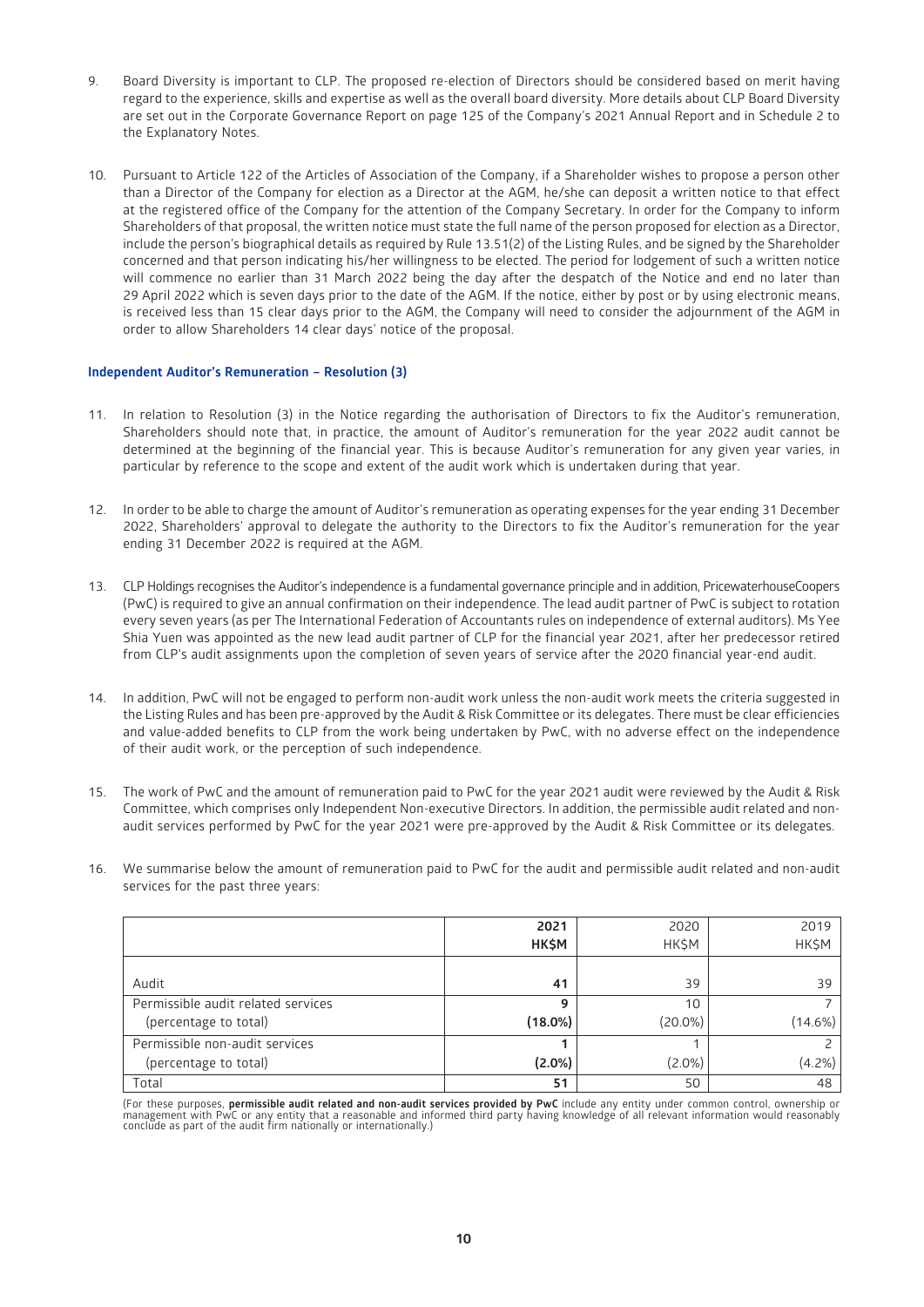## **Non-executive Directors' Remuneration – Resolution (4)**

17. CLP Code on Corporate Governance issued on 28 February 2005 (updated in January 2019) provides that Non-executive Directors (NEDs) of the Company are paid fees in line with market practice based on a formal independent review undertaken no less frequently than every three years. Those fees were previously reviewed in 2019. The methodology adopted in the previous review and the resulting fees were approved by Shareholders at the AGM held on 6 May 2019. The resulting fees, which are currently paid to NEDs, are set out below:

|                                                     | <b>Current Annual Fees</b><br>HK\$ |
|-----------------------------------------------------|------------------------------------|
| <b>Board</b>                                        |                                    |
| Chairman                                            | 887,700                            |
| Vice Chairman                                       | 697,500                            |
| Non-executive Director                              | 634,100                            |
| <b>Audit &amp; Risk Committee</b>                   |                                    |
| Chairman                                            | 673,100                            |
| Member                                              | 481,900                            |
| <b>Finance &amp; General Committee</b>              |                                    |
| Chairman                                            | 449,900                            |
| Member                                              | 319,400                            |
| <b>Human Resources &amp; Remuneration Committee</b> |                                    |
| Chairman                                            | 140,700                            |
| Member                                              | 99,800                             |
| <b>Sustainability Committee</b>                     |                                    |
| Chairman                                            | 141,500                            |
| Member                                              | 101,900                            |
| <b>Nomination Committee</b>                         |                                    |
| Chairman                                            | 40,200                             |
| Member                                              | 28,700                             |
| <b>Provident &amp; Retirement Fund Committee</b>    |                                    |
| Chairman                                            | 14,000                             |
| Member                                              | 10,000                             |

18. At the beginning of 2022, management reviewed the level of fees payable to NEDs (the 2022 Review). The methodology adopted in the 2022 Review is the same as that used in the previous reviews. The 2022 Review takes into account the workload, scale and complexity of the business and the responsibility of NEDs in determining the remuneration of the Company's NEDs. The resulting fees from the 2022 Review were then benchmarked against the level of fees paid to nonexecutive directors of other leading Hong Kong listed companies included within the Hang Seng Index and other Hong Kong indices, as well as fees paid to non-executive directors of utility companies listed on exchanges in Hong Kong, the UK, Australia and New Zealand.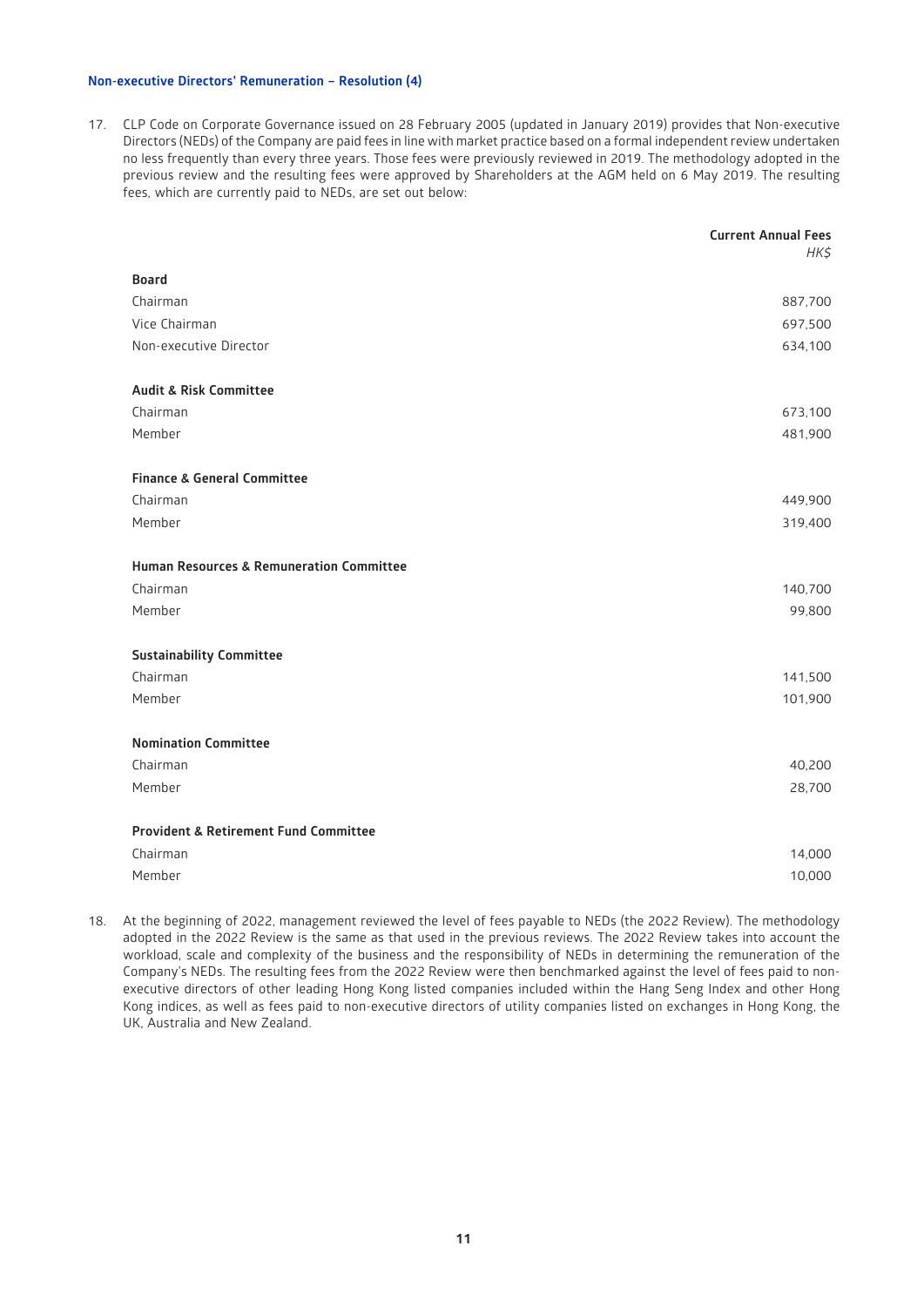- 19. The methodology is aligned with the recommendations of "The UK Corporate Governance Code" last published in July 2018, as well as the recommendations contained in the Stock Exchange's Corporate Governance Code and associated Listing Rules, and includes:
	- (a) the application of an average of partner level hourly rates of professional services firms charged to CLP. Based on this, the average hourly rate of professional services firms has been increased from HK\$5,400 to HK\$5,620 for 2022;
	- (b) a calculation of the time spent by NEDs on CLP's affairs (including attendance and perusing papers); and
	- (c) an additional fee of 40% and 10% per annum for the Chairman and the Vice Chairman respectively.
- 20. Having regard to the possible year-to-year fluctuations in the time spent by NEDs (based on the data CLP has collected since 2004), it has been recommended to maintain the approach of the 2019 Review by taking the average time spent by NEDs over a longer duration of three periods (i.e. nine years), rather than over the three years immediately preceding the review, in order to smooth out the effect of short-term fluctuations in workload.
- 21. The following are the key observations from the 2022 workload review over the nine-year period as against the 2019 Review:
	- (a) there has been a slight increase in the working hours of the Board;
	- (b) moderate increases were recorded in the working hours of the Audit & Risk Committee, Human Resources & Remuneration Committee, Sustainability Committee and Nomination Committee;
	- (c) the working hours of the Finance & General Committee decreased; and
	- (d) there was a slight decrease in the working hours of the Provident & Retirement Fund Committee.
- 22. Accordingly, the indicative fees show a slight reduction in fees for the Finance & General Committee. This is driven by the reduction in the average working hours of the Committee over the nine-year period. Over the review period, this reduction can be attributed to the delivery of more succinct board papers and enhanced efficiency in the Committee's work especially from the period of 2017 onwards. Although there is a reduction in the average working hours over the nine-year period, in respect of the more recent three-year period, the working hours have increased over the preceding two-year period (for full details please refer to the 2022 Review available on the CLP website). This is in line with the expected pick up in workload for the Finance & General Committee in the 2019-2021 period and is anticipated to continue in the coming years. In these circumstances, Management considers it appropriate to hold the current fees for the Financial & General Committee unchanged.
- 23. There is also a slight decrease in the working hours of the Provident & Retirement Fund Committee, and Management propose that a nominal fee be continued to be maintained for this Committee which, in any event, is less than the indicative fees for this Committee based on its working hours.
- 24. The review methodology results in a modest increase in the proposed fees of the Audit & Risk Committee, Human Resources & Remuneration Committee, Sustainability Committee and Nomination Committee. Management considers that these increases are well justified because of the increasing demands on these committees in recent years; for the Audit & Risk Committee, in terms of increased oversight on risk management; for the Human Resources & Remuneration Committee, in terms of succession planning (both in the ordinary course and in anticipation of the business transformation-related changes and demands such as innovation and technology); for the Sustainability Committee, in terms of the rising need to manage the longer-term emerging sustainability issues concerning the Group, in particular, on climate change; and for the Nomination Committee, in terms of the growing demand on the continuous review of the composition, refreshment and independence of the Board, the monitoring of the nomination criteria and the ongoing application of the Board Diversity Policy.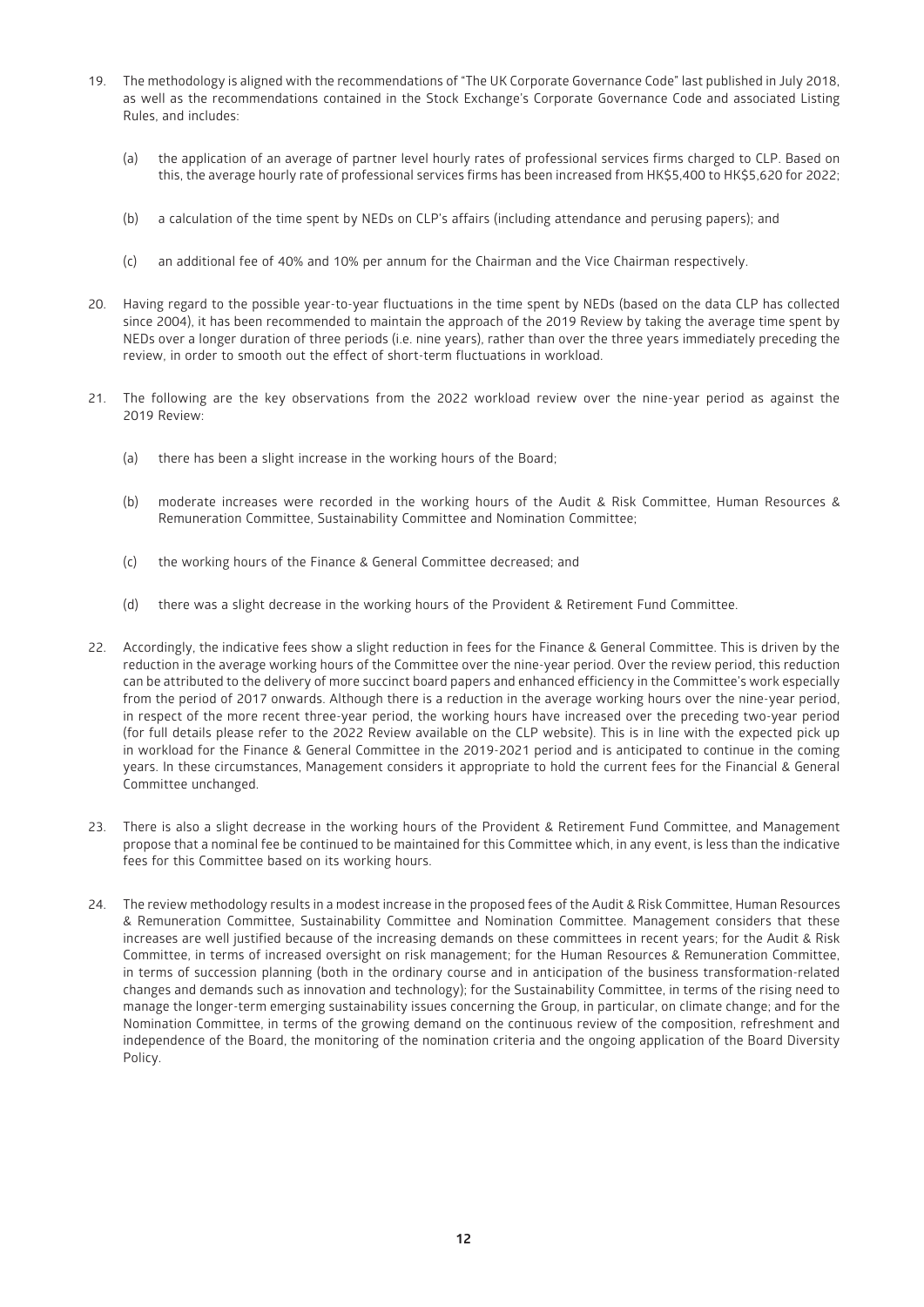- 25. The fee review takes place every three years and the methodology takes into account past and present data, rather than any forward-looking projections.
- 26. The application of this methodology, including the benchmarking exercise, has led management to propose a justifiable and measurable increase in the remuneration of the Company's NEDs. The increase is in line with an ongoing increase in the workload shouldered by the Board and Board Committees in recent years, albeit now measured over a longer duration of three review periods. As with the 2013, 2016 and the 2019 Reviews, it is recommended to spread the proposed increase over a period of three years from 2022 to 2024, as opposed to a full increase in the first year. Accordingly, the proposed fees for the next three years are as set out in Resolution (4) in this Notice.
- 27. The methodology and resulting level of fees proposed to be payable to the Company's NEDs in the 2022 Review have been reviewed by J.S. Gale & Co (JSG), external legal advisor, who have provided an opinion to the effect that the methodology adopted by CLP is reasonable and appropriate, has been fairly and consistently applied in all material respects and that the resulting proposed level of fees is reasonable and appropriate having regard to current corporate governance practices in Hong Kong and the UK.
- 28. The proposed level of fees has been considered and endorsed by the Human Resources & Remuneration Committee and the Board of the Company, and is being recommended to Shareholders for approval.
- 29. Further details of the methodology and resulting fees are set out in the Human Resources & Remuneration Committee Report on pages 173 to 175 of CLP Holdings' 2021 Annual Report. The 2022 Review which contains JSG's opinion is available on the CLP website and can be obtained on request to the Company Secretary.

#### **General Mandate to Issue 5% Shares at 10% Benchmarked Price Discount – Resolution (5)**

- 30. In relation to the general mandate referred to in Resolution (5) in the Notice, an Ordinary Resolution was passed at the AGM held on 14 May 2021 giving a general mandate to the Directors to issue up to five per cent (5%) of the total number of shares of the Company in issue and any shares of the Company to be allotted and issued pursuant to this general mandate shall not be at a discount of more than ten per cent (10%) to the Benchmarked Price of such shares of the Company. No shares have been issued pursuant to this mandate as at the latest practicable date. The general mandate will lapse at the conclusion of the forthcoming AGM, unless the mandate is renewed at that meeting.
- 31. The Company acknowledges the possible concern of some minority Shareholders with respect to possible dilution of their shareholding interest resulting from the exercise of the general mandate to issue shares, and has reaffirmed its commitment to use the mandate sparingly and in the interest of all our Shareholders. Accordingly, the Board has continued to propose to limit the general mandate to five per cent (5%) of the total number of shares of the Company in issue (rather than twenty per cent (20%) and without any increase for shares repurchased as permitted by the Listing Rules) as at the date of the Resolution passed by the Shareholders, and that any shares of the Company to be allotted and issued pursuant to this general mandate shall not be at a discount of more than ten per cent (10%) (rather than twenty per cent (20%) as permitted under the Listing Rules) to the Benchmarked Price of such shares of the Company unless and until there is a material change in circumstances or market condition.
- 32. The Directors believe that it is in the best interests of the Company and its Shareholders to have a general authority from Shareholders to enable the Directors to issue shares for flexibility in raising capital as and when needed.

#### **Share Buy-back Mandate of 10% Shares in Issue – Resolution (6)**

33. In relation to the general mandate referred to in Resolution (6) in the Notice, an Ordinary Resolution was passed at the AGM on 14 May 2021 giving a general mandate to the Directors to repurchase shares of the Company on the Hong Kong Stock Exchange representing up to ten per cent (10%) of the total number of shares of the Company in issue. Up to the latest practicable date, no shares were bought back pursuant to this general mandate, which will lapse at the conclusion of the forthcoming AGM, unless the mandate is renewed at that meeting. The Directors believe that it is in the best interests of the Company and its Shareholders to have a general authority from Shareholders to enable the Directors to buy back its own shares on an opportunistic basis for the enhancement of long-term shareholder value. Shareholders' attention is particularly drawn to the implication of share buy-backs under the Codes on Takeovers and Mergers and Share Buy-backs (Takeovers Code) as set out in the Explanatory Statement on Share Buy-back Mandate which accompanies the Notice.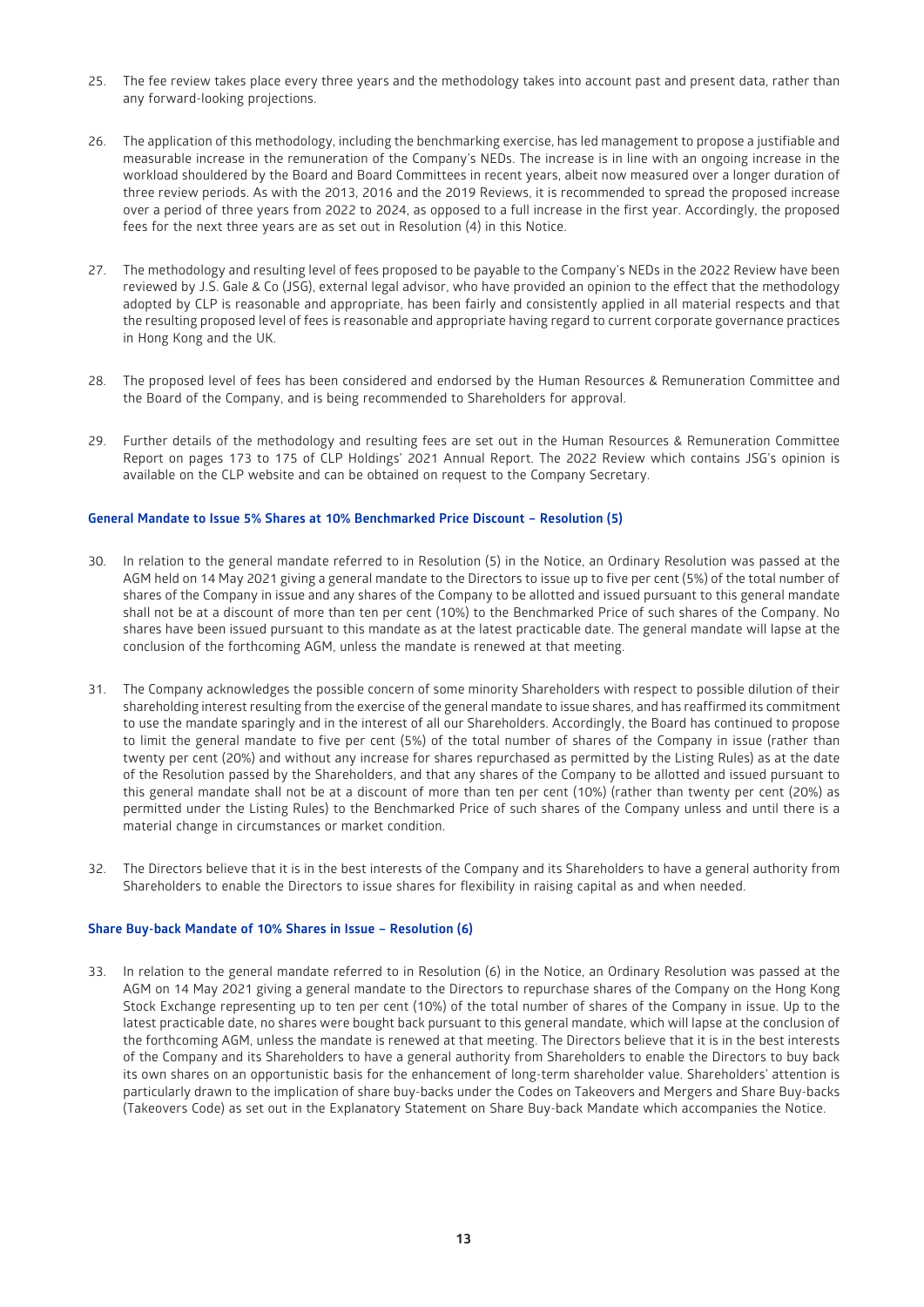## **Recommendation**

34. The Board of the Company considers that each of the Resolutions (1) to (6) as set out in the Notice is in the best interests of the Company and its Shareholders as a whole and, accordingly, recommends Shareholders to vote in favour of Resolutions (1) to (6) to be proposed at the AGM.

#### **Right to Demand a Poll**

- 35. Pursuant to Articles 76(A) and 76(B) of the Articles of Association of the Company, a resolution put to the vote at the AGM shall be decided by way of a poll save that the Chairman of the AGM may in good faith, allow a resolution which relates to a purely procedural or administrative matter to be voted on by a show of hands. Where the Chairman allows a resolution which relates to a purely procedural or administrative matter to be voted on by a show of hands, a poll may be demanded at the AGM (before or upon the declaration of the result of the show of hands) by:
	- (a) at least five Shareholders present in person or by proxy having the right to vote at the AGM;
	- (b) a Shareholder or Shareholders present in person or by proxy representing at least five per cent (5%) of the total voting rights of all the Shareholders having the right to vote at the AGM; or
	- (c) a Shareholder or Shareholders present in person or by proxy holding shares conferring a right to vote at the meeting, being shares on which an aggregate sum has been paid up equal to at least five per cent (5%) of the total sum paid up on all the shares conferring the right.
- 36. The results of the poll will be published on the Company's and the Hong Kong Stock Exchange's websites not later than the business day following the AGM and in the Minutes of the AGM which will also be published on the Company's website.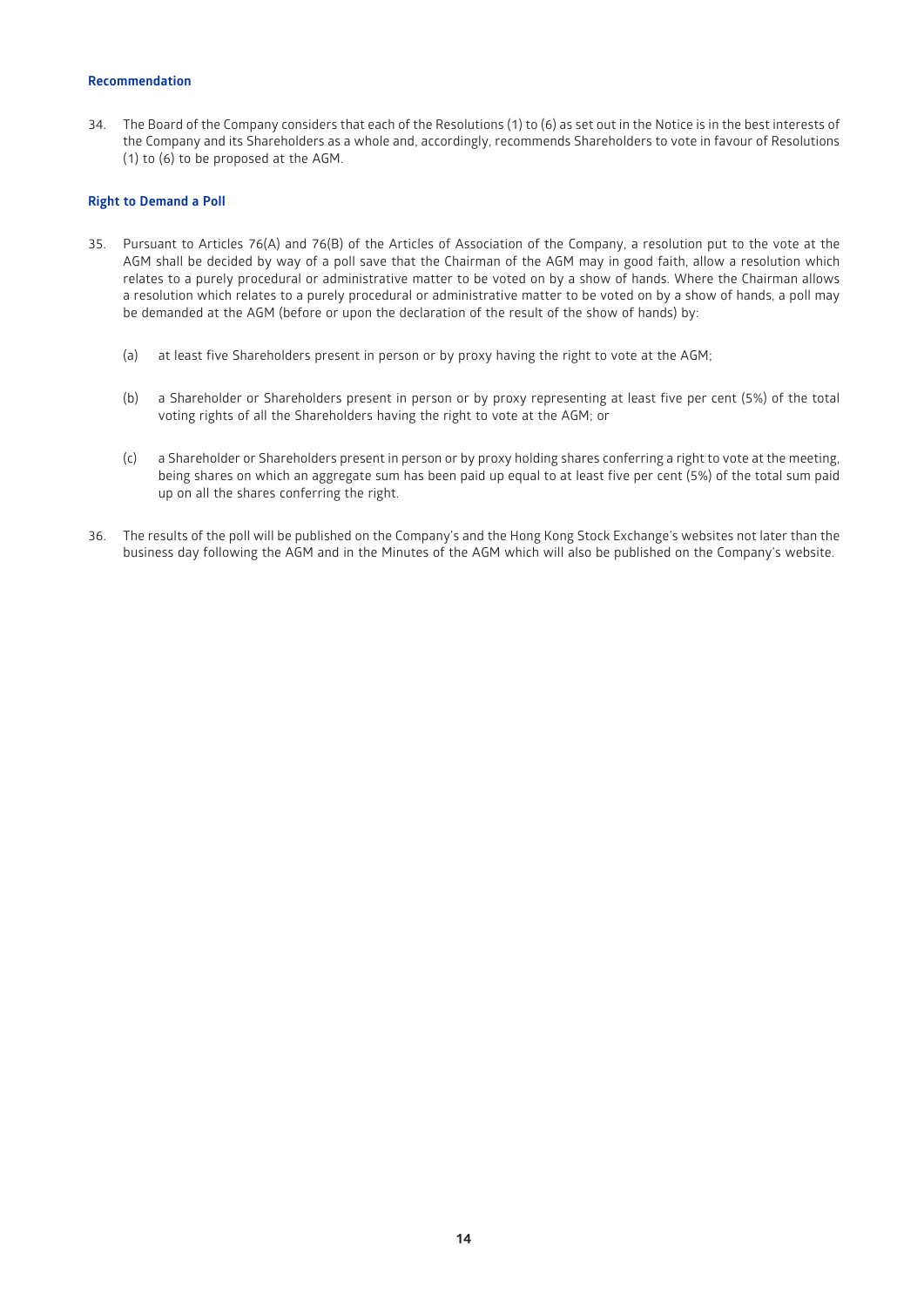# **Schedule 1 – Biographical Details of Directors Standing for Re-election at the AGM**

# 1. Mrs Zia Mody

Aged 65 Independent Non-executive Director Member of Human Resources & Remuneration Committee Appointed on 2 July 2015

# **Expertise**

- CLP market experience
- Global market experience
- Other industries
- Other listed board roles
- Professional (Legal)
- Related industry experience (Property)
- Risk & compliance
- **Technology**

## **Titles, Qualifications and Education**

- Member of the New York State Bar by examination
- Advocate with the Bar Council of Maharashtra and Goa
- Bachelor of Laws, the University of Cambridge
- Master of Laws, Harvard Law School

## **Other Major Offices**

- AZB & Partners (AZB) (Senior Partner)
- Ascendas Property Fund Trustee Pte. Ltd. (as trustee-manager of Ascendas India Trust<sup>#</sup>) (Independent Director, and member of Audit and Risk Committee and Investment Committee)

#### **Public Service**

- Cambridge India Research Foundation (Non-executive Director)
- ICCA Foundation, Inc. (the International Council for Commercial Arbitration) (Non-executive member of the Governing Board)
- J. B. Petit High School for Girls (Trustee)
- Observer Research Foundation (Non-executive trustee)

#### **Past Experience**

Mrs Mody worked as a corporate associate at Baker & McKenzie in New York for five years before establishing the Chambers of Zia Mody in India in 1984, which then became AZB in 2004. Mrs Mody's primary practice consists of Merger & Acquisition (M&A), Private Equity, Securities Law, Business Process Outsourcing related work and Litigation. She has practiced in the Indian Courts for over 10 years as a Counsel. She has also advised several International and Indian clients in significant M&A transactions.

Mrs Mody was a Member of the Godrej Committee on Corporate Governance, constituted by the Ministry of Corporate Affairs; the Nachiket Mor Committee on Comprehensive Financial Services for Small Businesses and Low-Income Households of the Reserve Bank of India; Confederation of Indian Industry – National Council; and the World Bank Administrative Tribunal, Washington DC.

#### **Relationships with any Directors, Senior Management or Substantial or Controlling Shareholders of the Company**

Mrs Mody has no financial or family relationships with any Directors, Senior Management or substantial or controlling Shareholders of the Company.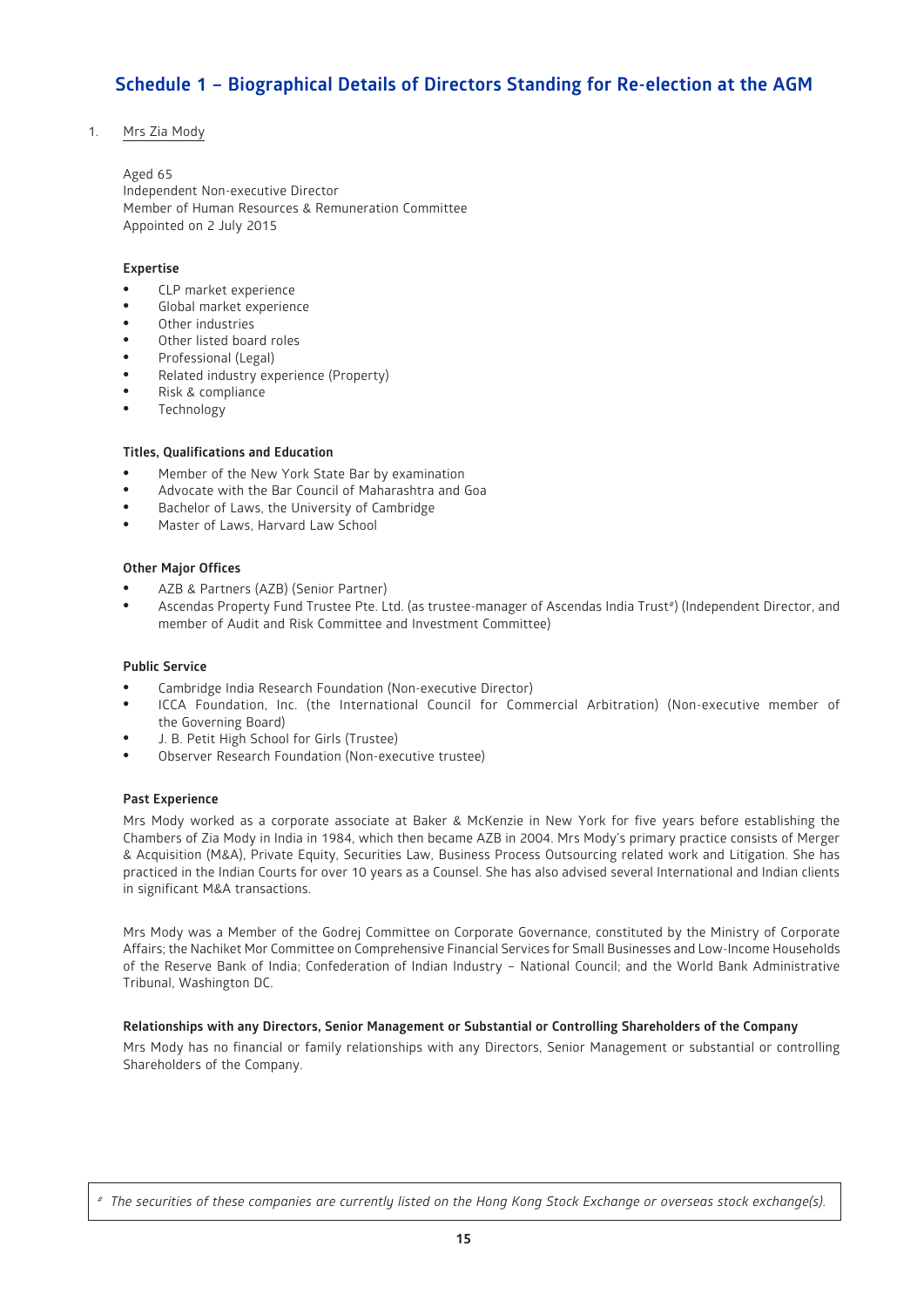## 2. Ms May Siew Boi Tan

# Aged 66

Independent Non-executive Director

Member of Audit & Risk Committee, Finance & General Committee, Human Resources & Remuneration Committee, Nomination Committee and Sustainability Committee

Appointed on 7 August 2018

# **Expertise**

- CLP market experience
- Company executive
- Global market experience
- Other industries
- Other listed board roles
- Professional (Accounting)
- Related industry experience (Property/Retail)
- Risk & compliance

# **Titles, Qualifications and Education**

- Fellow of the Institute of Chartered Accountants in England and Wales
- Fellow of the Hong Kong Institute of Certified Public Accountants
- Graduated from the University of Sheffield

#### **Other Major Offices**

- JPMorgan China Growth & Income plc<sup>#</sup> (Independent Non-executive Director)
- Manulife Financial Corporation# (Independent Director, and member of Management Resources and Compensation Committee and Risk Committee)
- Anticimex New TopHolding AB (Board member)
- MSIG Insurance (Hong Kong) Ltd. (Director)

#### **Public Service**

Hong Kong Youth Arts Foundation (Executive Committee member)

#### **Past Experience**

Ms Tan was an Independent Non-executive Director of Link Asset Management Ltd.# (as manager of Link Real Estate Investment Trust) from February 2013 to January 2022. She was also an Executive Director of Standard Chartered Bank (Hong Kong) Ltd. and its Chief Executive Officer from July 2014 to February 2017. She joined Standard Chartered Bank in 2009 as Global Head, Equity Corporate Finance. She was previously the Chief Executive Officer of Cazenove Asia Ltd., and was a partner of Cazenove and Co. Cazenove Asia Ltd. (now known as Standard Chartered Securities (Hong Kong) Ltd.) became part of Standard Chartered Hong Kong in January 2009.

In public service, Ms Tan was the Chairman of The Hong Kong Association of Banks, the ex-officio member of Hong Kong Trade Development Council and a member of the Currency Board Sub-Committee of The Exchange Fund Advisory Committee of Hong Kong Monetary Authority. She was a member of the Listing Committee of The Stock Exchange of Hong Kong Ltd.# (from 2012 to 2015) and a member of the Takeovers and Mergers Panel and the Takeovers Appeal Committee of the Securities and Futures Commission (from 2001 to 2013). Ms Tan was also a Council Member (from 2008 to 2017) and the Vice Chairman (from 2012 to 2017) of Oxfam Hong Kong.

#### **Relationships with any Directors, Senior Management or Substantial or Controlling Shareholders of the Company**

Ms May Tan has no financial or family relationships with any Directors, Senior Management or substantial or controlling Shareholders of the Company.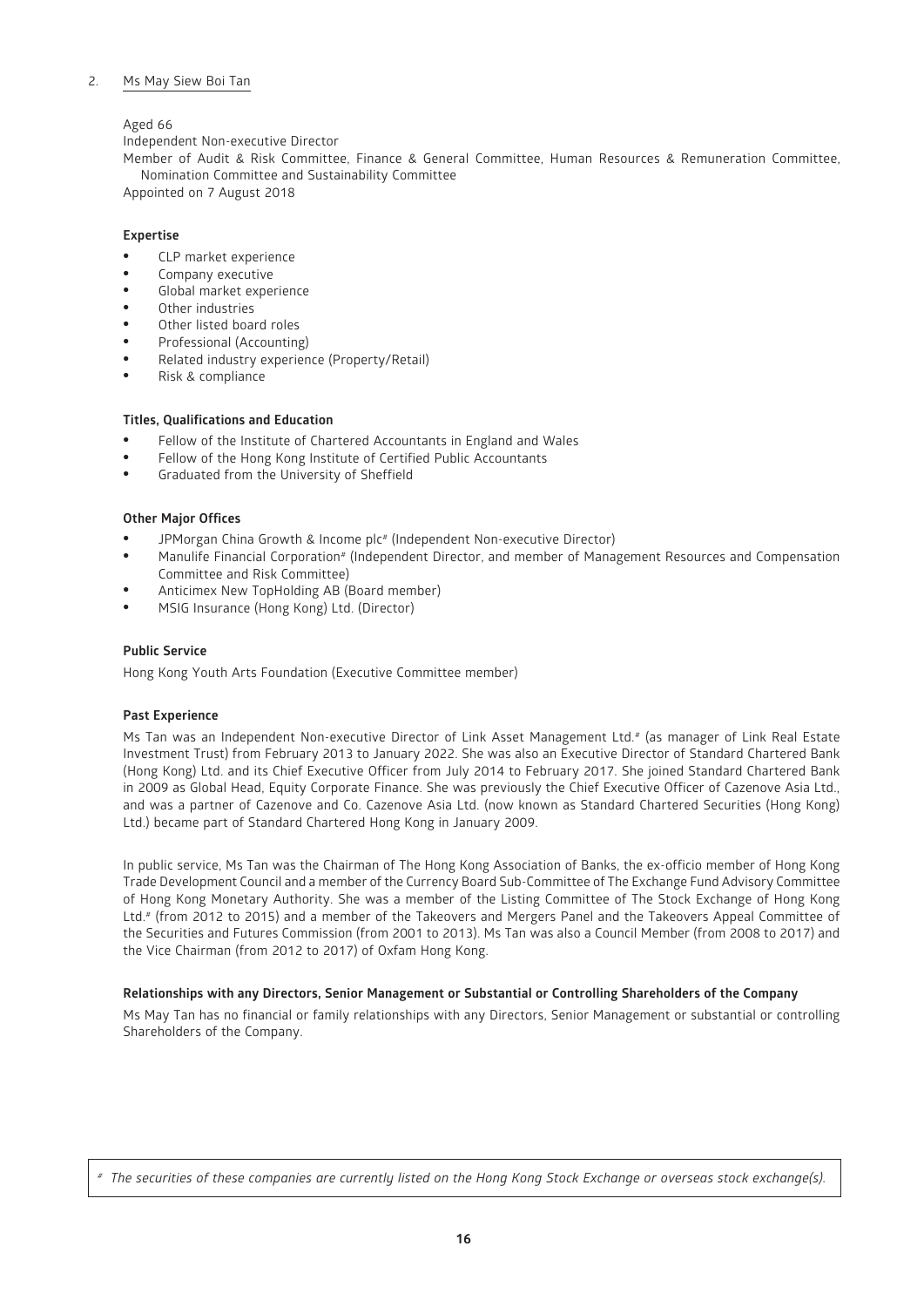# 3. Mr Philip Lawrence Kadoorie

Aged 30 Non-executive Director Member of Sustainability Committee Appointed on 7 August 2018

# **Expertise**

- CLP market experience
- Global market experience
- Other industries
- Other listed board roles
- Related industry experience (Property)

# **Titles, Qualifications and Education**

- Bachelor of Science in Communication, Boston University
- FAA Commercial Pilot's Licence (Helicopter)
- Intensive Putonghua course, Tsinghua University (Beijing)

# **Other Major Offices**

- The Hongkong and Shanghai Hotels, Ltd. # (Non-executive Director)<br>• Sir Elly Kadoorie & Sons Ltd. (Director)
- Sir Elly Kadoorie & Sons Ltd. (Director)
- Heliservices (Hong Kong) Ltd. (Director)
- Metrojet Ltd. (Director)

# **Past Experience**

Prior to his appointment to the Board of The Hongkong and Shanghai Hotels, Ltd. in 2017, Mr Kadoorie completed various internships in commercial property companies, Schroders Bank in London and at CLP Group in Hong Kong.

# **Relationships with any Directors, Senior Management or Substantial or Controlling Shareholders of the Company**

Mr Kadoorie is the son of The Hon Sir Michael David Kadoorie, Chairman of the Company. He is a Director of Sir Elly Kadoorie & Sons Ltd., overseeing a number of Kadoorie Family interests in Hong Kong and overseas and, as such, is associated with the substantial Shareholders of the Company.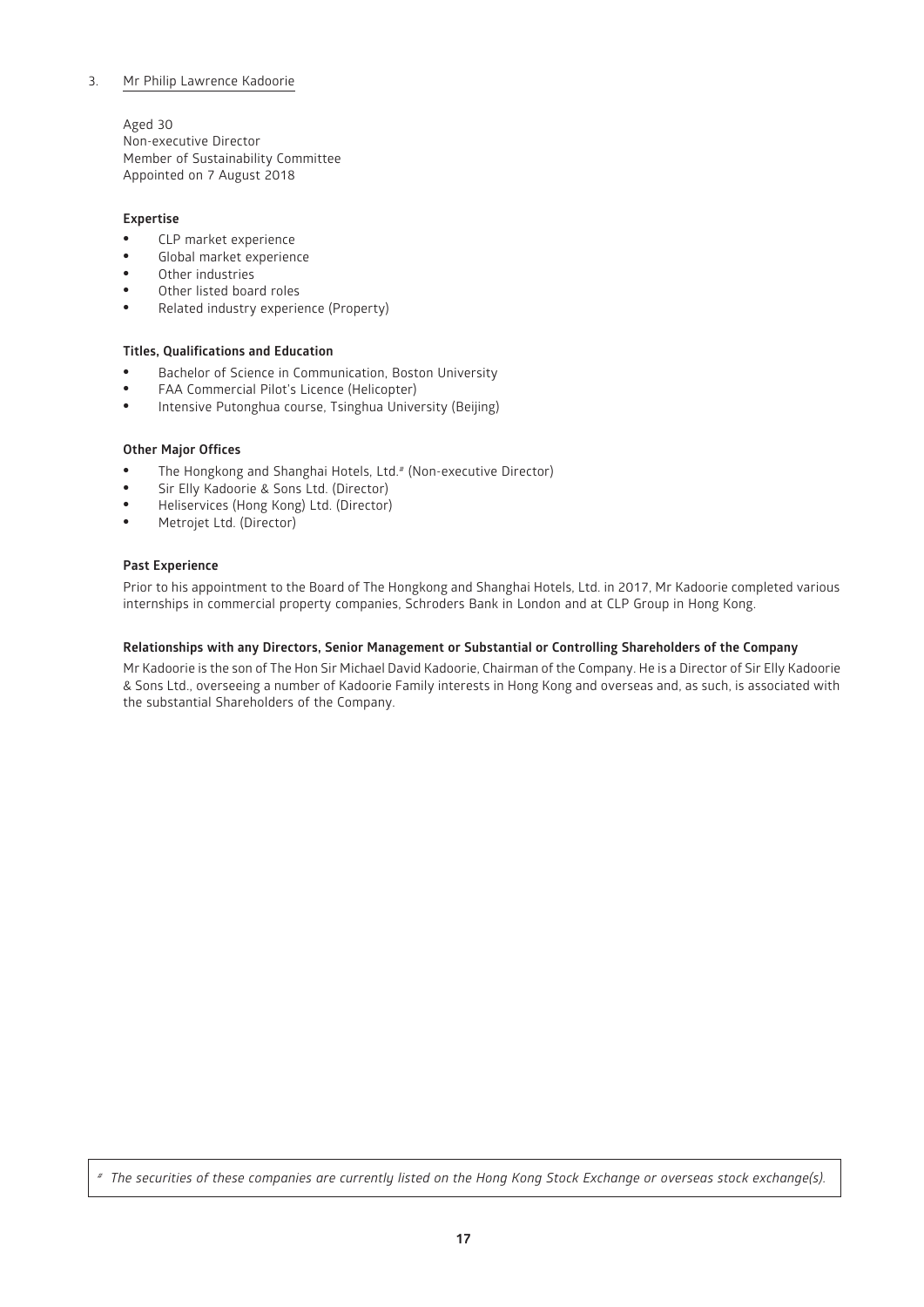# 4. Sir Roderick Ian Eddington

# Aged 72

Independent Non-executive Director Member of Finance & General Committee Appointed on 1 January 2006

# **Expertise**

- Board/board committees leadership
- CLP market experience
- Company executive
- Global market experience
- Other industries
- Other listed board roles
- Professional (Engineering)
- Related industry experience (Infrastructure/Property/Retail)
- Risk & compliance

# **Titles, Qualifications and Education**

- Officer of the Order of Australia
- 1974 Rhodes Scholar, the University of Western Australia
- Doctor of Philosophy in the Department of Engineering Science, the University of Oxford

## **Other Major Offices**

- Kirin Holdings Company Ltd.<sup>#</sup> (Independent Non-executive Director)
- John Swire & Sons (Australia) Pty Ltd. (Non-executive Director)
- JP Morgan Chase Bank N.A. (Non-executive Chairman (Asia Pacific Advisory Council))
- Lion Pty Ltd. (Non-executive Chairman)

## **Past Experience**

Sir Rod Eddington was the Chief Executive of British Airways plc from 2000 until he retired on 30 September 2005. Prior to joining British Airways plc, Sir Rod Eddington has served as a Director of News Ltd., News Corporation's principal subsidiary in Australia, from 1998 until 2000, as Chairman of Ansett Holdings Ltd. and as a Director of each of Ansett Australia Ltd. and Ansett Australia Holdings Ltd. from 1997 until 2000. He has maintained a connection with Hong Kong from his previous directorships with Cathay Pacific Airways Ltd.<sup>#</sup>, Swire Pacific Ltd.<sup>#</sup> and Hong Kong Aircraft Engineering Company Ltd. (which was privatised by way of a scheme of arrangement on 29 November 2018) during the period from 1988 to 1996.

Sir Rod Eddington was also a Non-executive Director of 21st Century Fox<sup>#</sup> (until March 2019).

# **Relationships with any Directors, Senior Management or Substantial or Controlling Shareholders of the Company**

Sir Rod Eddington has no financial or family relationships with any Directors, Senior Management or substantial or controlling Shareholders of the Company.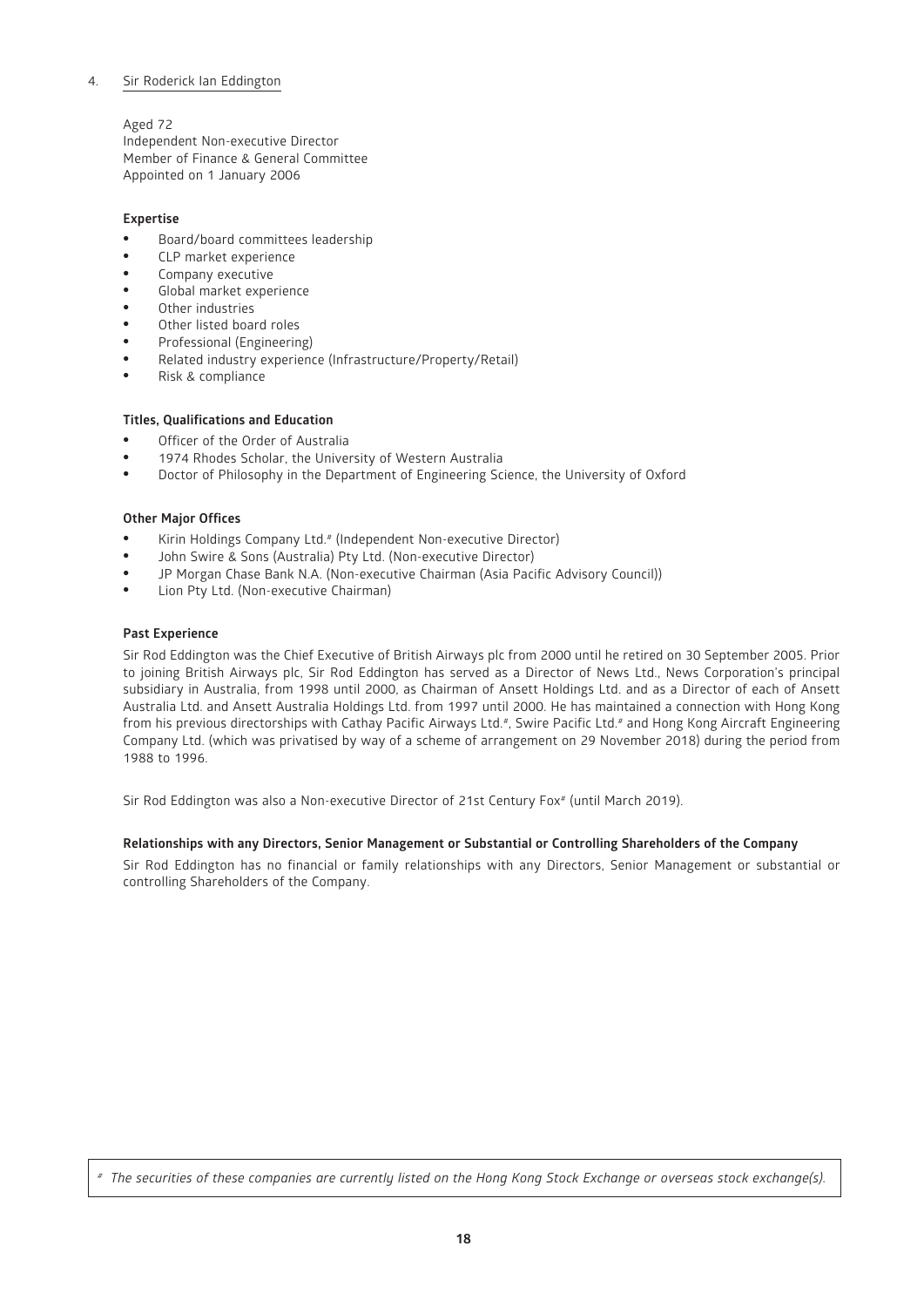# 5. Mr William Elkin Mocatta

## Aged 69

Non-executive Director

Vice Chairman of the Board, Chairman of Finance & General Committee and Provident & Retirement Fund Committee; and Member of Human Resources & Remuneration Committee

Appointed on 16 January 1993\*

# **Expertise**

- Board/board committees leadership
- CLP market experience
- Global market experience
- Other industries
- Other listed board roles
- Professional (Accounting)
- Related industry experience (Infrastructure/Power/Property/Retail)
- Risk & compliance

# **Titles, Qualifications and Education**

• Fellow of the Institute of Chartered Accountants in England and Wales

## **Major Positions Held with the Group**

- CLP Power Hong Kong Ltd. (Chairman)
- Castle Peak Power Company Ltd. (Chairman)
- CLP Properties Ltd. (Chairman)
- Hong Kong Pumped Storage Development Company, Ltd. (Chairman)

## **Other Major Offices**

- The Hongkong and Shanghai Hotels, Ltd.<sup>#</sup> (Non-executive Director)
- Sir Elly Kadoorie & Sons Ltd. (Director)<br>• CK Hutchison Holdings Ltd # (Alternate)
- CK Hutchison Holdings Ltd.# (Alternate Director Alternate to The Hon Sir Michael David Kadoorie)

#### **Relationships with any Directors, Senior Management or Substantial or Controlling Shareholders of the Company**

Mr Mocatta is a Director of Sir Elly Kadoorie & Sons Ltd., overseeing a number of Kadoorie Family interests in Hong Kong and overseas and, as such, is associated with the substantial Shareholders of the Company.

*\* The date given is that of appointment to the Board of China Light & Power Company, Ltd., the holding company of the CLP Group prior to the Group Reorganisation in 1998. Mr Mocatta was appointed to the Board of CLP Holdings on 31 October 1997.*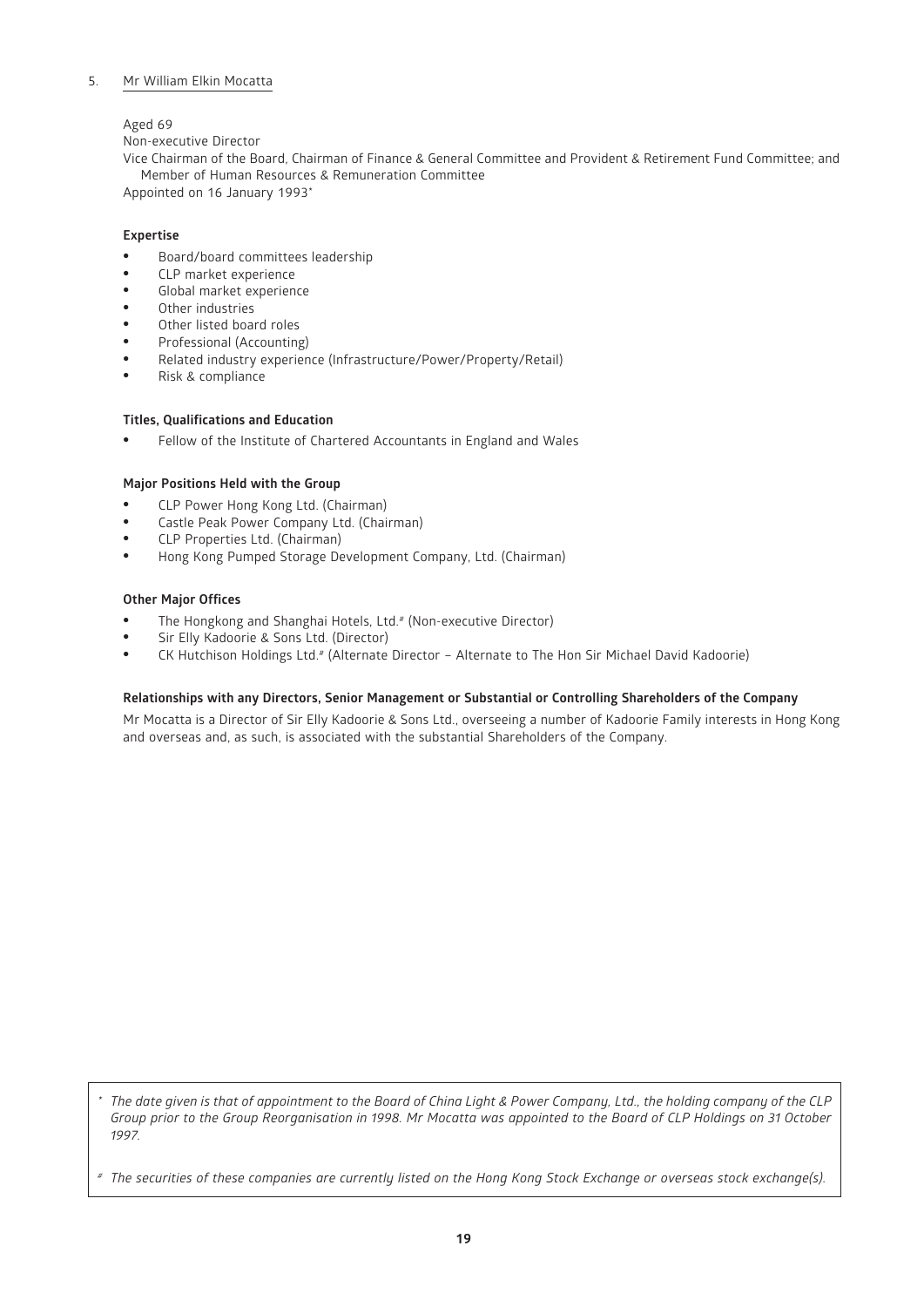# **Schedule 2 – CLP Board Diversity**

In addition to independence and gender, our concept of diversity incorporates a number of different aspects including but not limited to age, cultural and educational background, professional experience, business perspectives, skills, knowledge, ethnicity and length of service.

Our Board Diversity Policy also recognises that board diversity can be achieved without increasing the size of the Board and that a reduction in board size due to retirements without replacement can also be a way to further diversity. In 2021, our Board size slightly reduced from 14 to 13 due to the retirement of a former Executive Director.

In our 2021 Annual Report, we have set out our assessment of our Board Diversity with the current Board composition. We have set out below aspects of the Board Diversity for the Board on the assumption that the retiring Directors would be reelected at the 2022 AGM.



## **Length of service**

Percentage of Directors having served the Board for over 10 years is at 46%



# **Capacity**

Representation of Independent Non-executive Directors will maintain at a strong level of 54%; and representation of Executive Director in the Board will remain at a relatively low level of 8%; thereby allowing greater representation of Independent and Non-executive Directors



# **Gender**

Gender diversity (female representation) will maintain at a high level of 31% amongst Hong Kong listed companies



# **Nationality**

The Board will remain reasonably diverse in terms of nationality, with Directors based in Hong Kong (11), Australia (1) and India (1) where CLP has major business and operations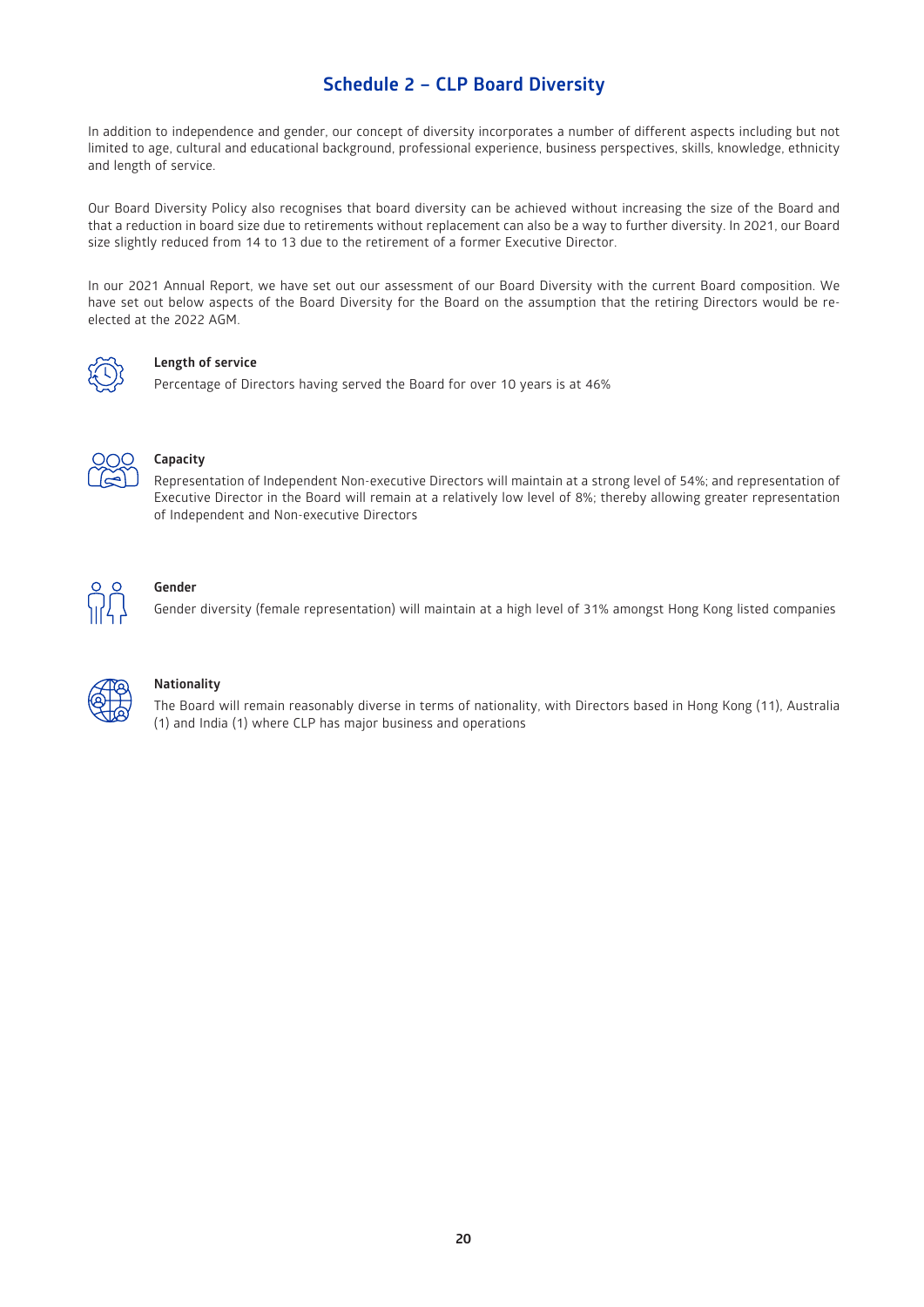The Board's expertise as a whole would be as follows:

| <b>Expertise</b>                                                                                                                          | <b>Relevance to CLP</b>                                                                                           | <b>No. of Directors</b><br>(Full Board of 13) (Note) |  |
|-------------------------------------------------------------------------------------------------------------------------------------------|-------------------------------------------------------------------------------------------------------------------|------------------------------------------------------|--|
| <b>Board/board committees</b><br>leadership                                                                                               | Board and governance leadership experience are regarded<br>as a strategic asset to the Board and Board Committees | 7                                                    |  |
| <b>CLP market experience</b><br>(Hong Kong/Mainland China<br>(including Greater Bay Area)/<br>Australia/India/Southeast Asia &<br>Taiwan) | Facilitates the review of CLP's business and financial<br>operations and investments in the respective region     | 13                                                   |  |
| <b>Company executive</b>                                                                                                                  | Provides insights into executive leadership and the<br>management of CLP's business and operations                | $\overline{7}$                                       |  |
| Global market experience                                                                                                                  | Provides insights into the global economic trends and<br>opportunities that CLP can explore                       | 13                                                   |  |
| <b>Other industries</b>                                                                                                                   | Brings in other expertise applicable across different<br>industries                                               | 12                                                   |  |
| Other listed board roles                                                                                                                  | Brings in good practices as a board and/or board<br>committee member of listed companies                          | 11                                                   |  |
| <b>Public administration</b>                                                                                                              | Brings in experience in the areas of regulatory and<br>stakeholder engagement                                     | $\mathbf{1}$                                         |  |
| Related industry experience<br>(Infrastructure/Power/Property/<br>Retail)                                                                 | Facilitates the review of CLP's business operations and<br>investment opportunities in the related industries     | 13                                                   |  |
| Risk & compliance                                                                                                                         | Risk and compliance as key governance responsibilities<br>of the Board                                            | 9                                                    |  |
| Technology                                                                                                                                | Provides insights into the technological developments and<br>the governance of cyber risks                        | 4                                                    |  |
| Professional                                                                                                                              |                                                                                                                   | 9                                                    |  |
| <b>Accounting</b>                                                                                                                         | Brings in oversight, advisory and operational experience                                                          | 4                                                    |  |
| <b>Engineering</b><br>$\bullet$                                                                                                           | in the respective field of profession                                                                             | 3                                                    |  |
| Legal<br>$\bullet$                                                                                                                        |                                                                                                                   | $\overline{c}$                                       |  |
| Note:                                                                                                                                     |                                                                                                                   |                                                      |  |
| Multiple professional background and experience may apply to a Director.                                                                  |                                                                                                                   |                                                      |  |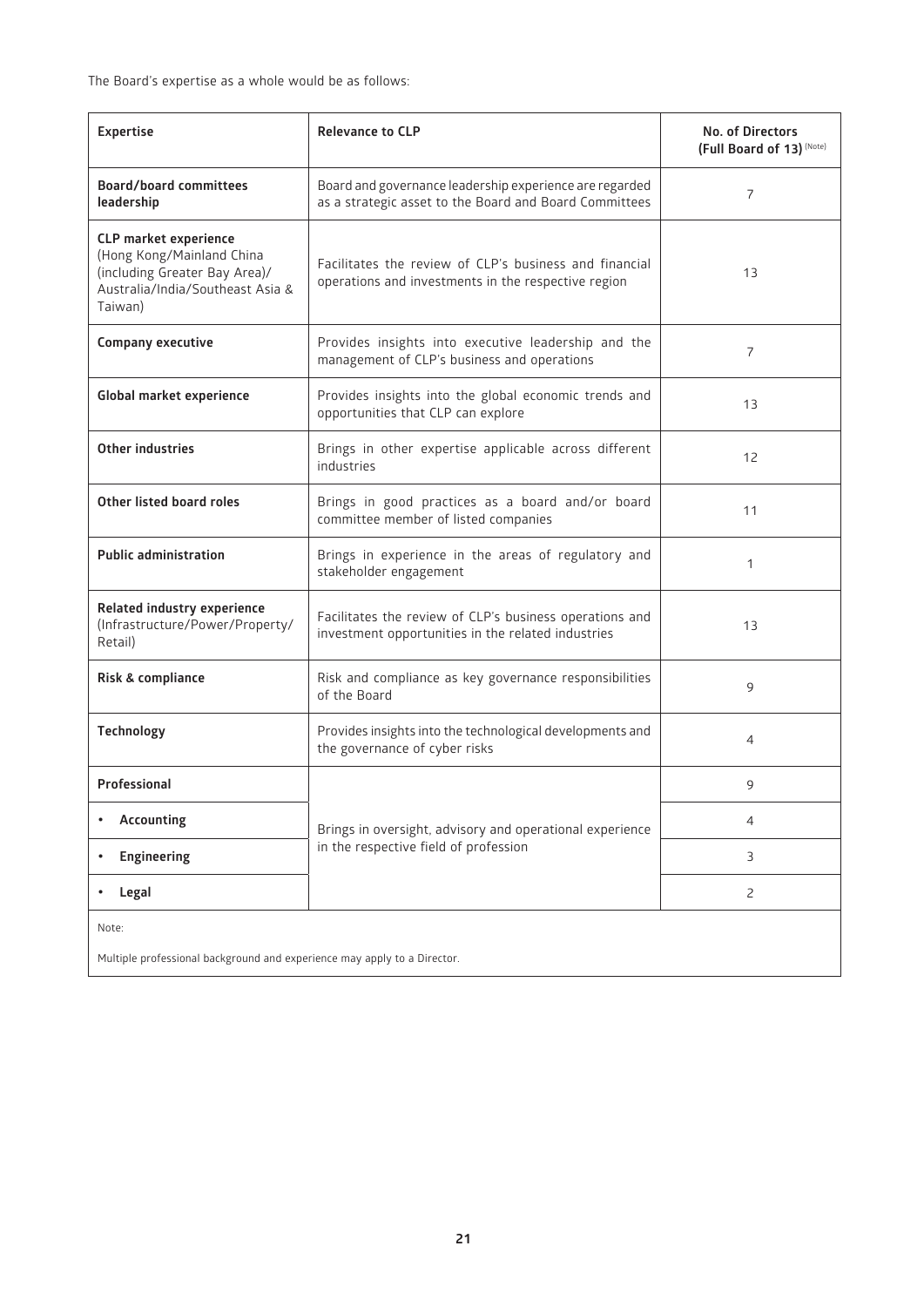# **EXPLANATORY STATEMENT ON SHARE BUY-BACK MANDATE**

This Explanatory Statement includes information required under Rule 10.06(1)(b) of the Listing Rules to be given to Shareholders in connection with the proposed share buy-back mandate to be granted to the Directors of the Company.

## **1. Exercise of the Buy-back Mandate**

- 1.1 Resolution (6) set out in the Notice will, if passed, give a general unconditional mandate to the Directors authorising the buy-back by the Company of up to ten per cent (10%) of the total number of shares of the Company in issue at the date of the AGM at any time from the passing of the Resolution until the conclusion of the next AGM of the Company, the expiration of the period within which the next AGM of the Company is required by law to be held, or at any time when the aforementioned mandate is revoked or varied by ordinary resolution of the Shareholders in general meeting, whichever occurs first (Relevant Period).
- 1.2 On the basis of 2,526,450,570 shares in issue as at the latest practicable date, if the buy-back mandate is exercised in full, this would result in up to 252,645,057 shares being bought back by the Company during the Relevant Period.

## **2. Reasons for Buy-backs**

2.1 The Directors believe that it is in the best interests of the Company and its Shareholders to have a general authority from Shareholders to enable the Directors to buy back its own shares. Such buy-back may, depending on market conditions and funding arrangements at the time, lead to an enhancement in the value of the shares and/or earnings per share and will only be made when the Directors believe that such buy-back will benefit the Company and its Shareholders.

## **3. Funding of Buy-backs**

- 3.1 In buying back its own shares, the Company may only apply funds legally available for such purpose in accordance with the laws of Hong Kong and the Articles of Association of the Company. Such funds may include profits available for distribution and the proceeds of a fresh issue of shares made for the purpose of the buy-backs.
- 3.2 In the event that the buy-back mandate is exercised in full, there might be a material adverse impact on the working capital or gearing position of the Company (as compared with the position disclosed in the Company's Annual Report and Financial Statements for the year ended 31 December 2021). However, the Directors do not propose to exercise the buyback mandate to such an extent as would, in the circumstances, have a material adverse effect on the working capital requirements of the Company or gearing level which in the opinion of the Directors is from time to time appropriate to the Company.

# **4. Status of Bought-back Shares**

4.1 The Listing Rules provide that all the shares purchased by the Company are automatically delisted and the Company must ensure that the corresponding certificates are cancelled and destroyed. Under the Companies Ordinance, the shares so purchased in accordance with the proposed mandate will be regarded as cancelled.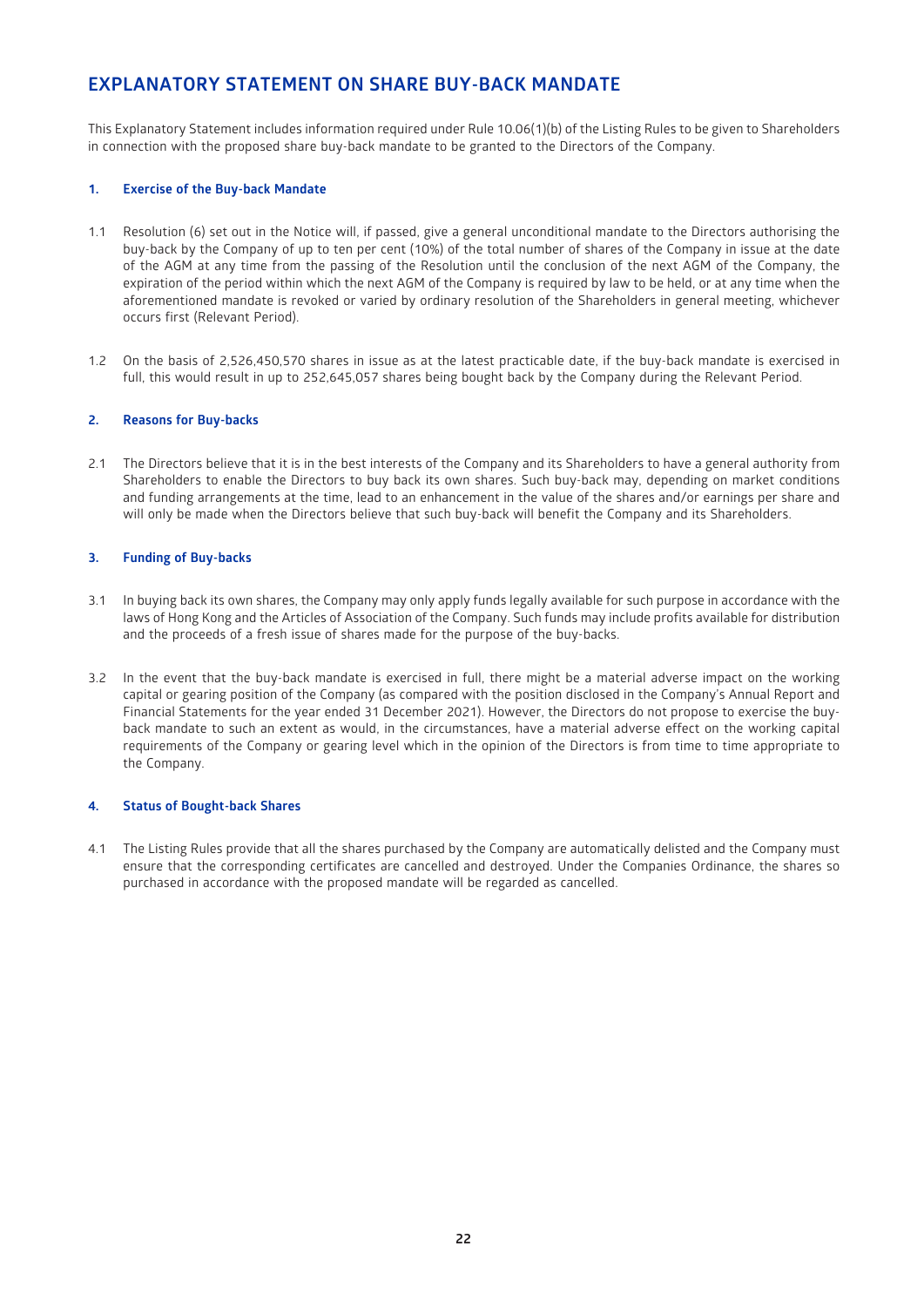# **5. Share Prices**

5.1 The highest and lowest prices at which shares have been traded on the Hong Kong Stock Exchange during each of the previous 12 months and as at the latest practicable date were as follows:

|                                    | <b>Highest</b> | Lowest |
|------------------------------------|----------------|--------|
|                                    | HK\$           | HK\$   |
|                                    |                |        |
| 2021                               |                |        |
| March                              | 76.20          | 72.85  |
| April                              | 77.40          | 74.10  |
| May                                | 80.40          | 76.40  |
| June                               | 79.45          | 76.65  |
| July                               | 81.65          | 76.50  |
| August                             | 80.75          | 77.00  |
| September                          | 78.40          | 73.90  |
| October                            | 76.50          | 73.80  |
| November                           | 77.25          | 75.20  |
| December                           | 79.60          | 74.55  |
|                                    |                |        |
| 2022                               |                |        |
| January                            | 80.10          | 77.05  |
| February                           | 80.50          | 77.30  |
| 22 March (latest practicable date) | 76.20          | 75.65  |

# **6. Disclosure of Interests**

- 6.1 None of the Directors nor, to the best of their knowledge having made all reasonable enquiries, any of their close associates currently intends to sell any shares to the Company or its subsidiaries under the buy-back mandate if such buy-back mandate is approved by Shareholders.
- 6.2 The Directors have undertaken to the Hong Kong Stock Exchange that, so far as the same may be applicable, they will exercise the buy-back mandate pursuant to the proposed resolution in accordance with the Listing Rules and the laws of Hong Kong.
- 6.3 No core connected persons (as defined in the Listing Rules) have notified the Company that they have a present intention to sell shares to the Company or have undertaken not to do so in the event that the buy-back mandate is approved by Shareholders.